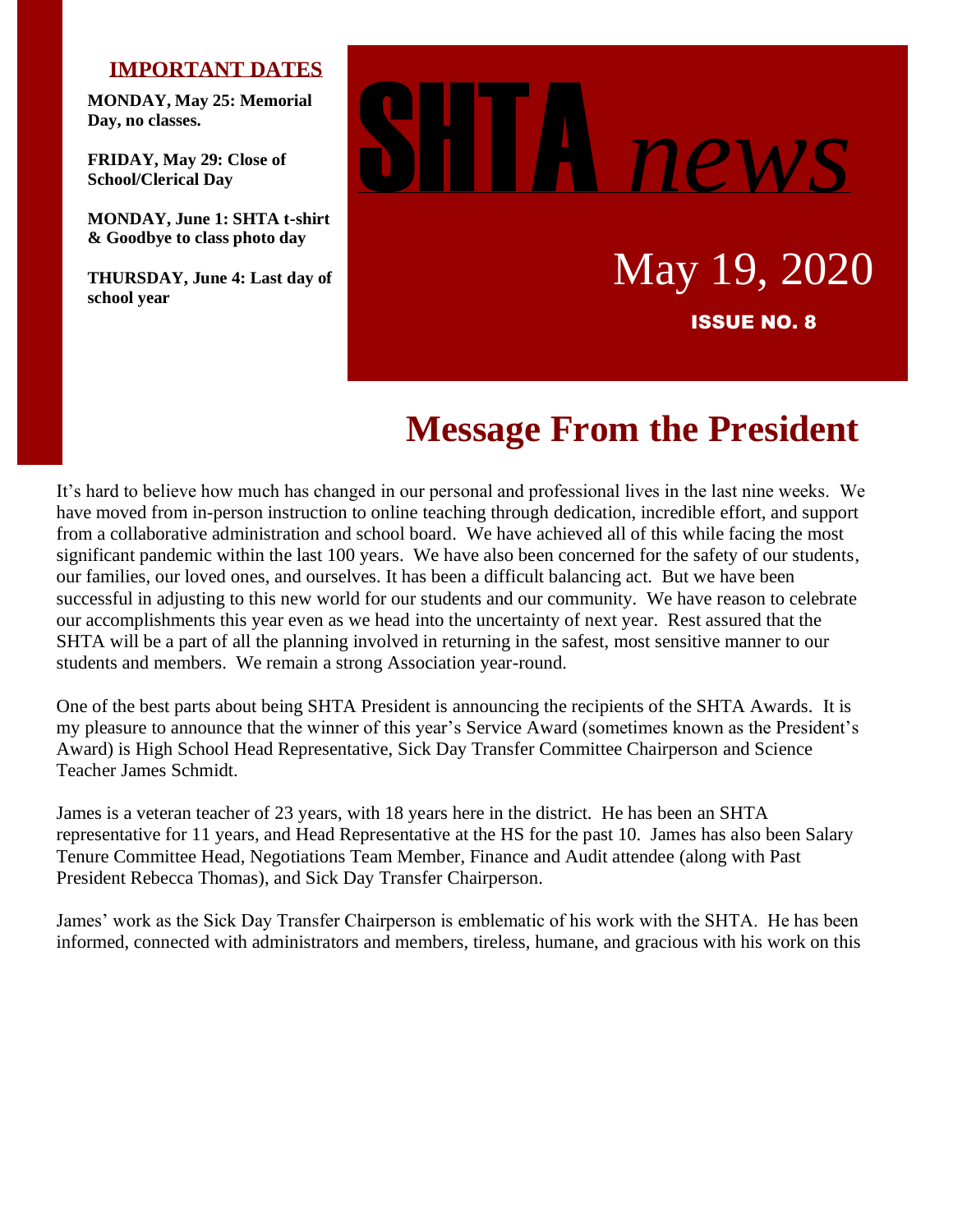groundbreaking committee. James has taken the seed, that he was instrumental in planting during our last negotiations, and has grown it into a pilot program that has literally improved the lives of our members. James Schmidt has done the kind of work that his predecessors who have won this award have done in the past. He deserves a place alongside them in the history of the Shaker Heights Teachers' Association. I am incredibly proud to call James a colleague, a brother in union, and a friend. When you see him, either in person or virtually, please let him know how much his work has meant for all of us.

It's been a characteristically busy May in an uncharacteristic online environment. I continued my weekly talks with Superintendent Dr. David Glasner. I updated the SHTA Facebook Page with Publications Editor Andrew Glasier, as well as the Cuyahoga County Educator Summit Facebook Page. I worked on Evaluation Issues with SHTA Evaluation Committee Members Lena Paskewitz, Andrew Glasier, Addie Tobey, Tim Kalan, Deanna Clemente-Milne, and Megan Dora. I communicated with a Middle School member about the calendar. I communicated with the other Collective Bargaining Units in the district to check up on the wellbeing of their members. I attended a Zoom meeting with Finding Leaders alongside the other Collective Bargaining Unit leadership on the selection of a HR Director. I helped a member with a parent communication issue. I spoke with Vice President Matt Zucca and Secretary Darlene Garrison about elementary concerns. I spoke with Past President Rebecca Thomas after the School Board meeting. I spoke with PR&R Chairperson Mike Sears about supplemental issues. I met (socially distanced) with Treasure Bill Scanlon to sign off on Investments paperwork. I consulted with a Special Education member with a legal concern with Special Education Chairperson Tito Vazquez. I met with members of the Cuyahoga County Educators Summit via Zoom to discuss common concerns. I will work on a draft of safety recommendations for returning to school with the CCES this week. I consulted Susannah Muskovitz on legal concerns. I worked on a Memorandum of Understanding (MOU) with Chief Operating Officer Jeff Grosse on extending job share/reduced schedule deadlines.

I worked on Supplemental Contract survey concerns. I communicated with Chief Operations Officer Jeff Grosse on a Support Teacher Grievance along with Support Teacher Chairperson Michael Wells. I helped a member with a Disability concern. I spoke with Woodbury Assistant Principal Doug Myles about the Safety Committee plans for allowing members back into the building to retrieve belongings. I spoke with Secondary Curriculum Director Micki Krantz about the upcoming Professional Day schedule.

One of the hardest things about the end of this year, besides not seeing our students in person, is missing Our Annual May Recognition Reception. I will miss celebrating newly tenured teachers, milestone achievers, retirees, and award winners. Please take the time when you can to reach out to these good people. In the meantime, I would like to publicly thank Our Officers, Executive Board, and Representative Council for their continuing and extraordinary commitment to Our Association during this difficult time. I would like to also personally thank SHTA Vice President Matt Zucca, Secretary Darlene Garrison, and Treasurer Bill Scanlon. These three elected officers represent their positions and our members so well. I cannot think of three better people to serve alongside. They make my job possible. Finally, thank you to all our members. Thank you for your trust, your commitment to our students and your colleagues, and your kind words of support. I can't express what it means to me when I receive emails recognizing the work of the SHTA. You continue to be the reason I continue to do what I do as President. It's an honor to serve. I sincerely hope that you find the time this summer to relax, re-energize, and refocus so that when we come back next August, we can continue to teach our students and support one another in whatever environment we find ourselves within.

Please don't hesitate to contact me over the summer as well, especially if you are faced with uncertainty with our changing circumstances. I will be checking email and communicating with administration throughout the summer.

#### *Respectfully submitted, John Morris*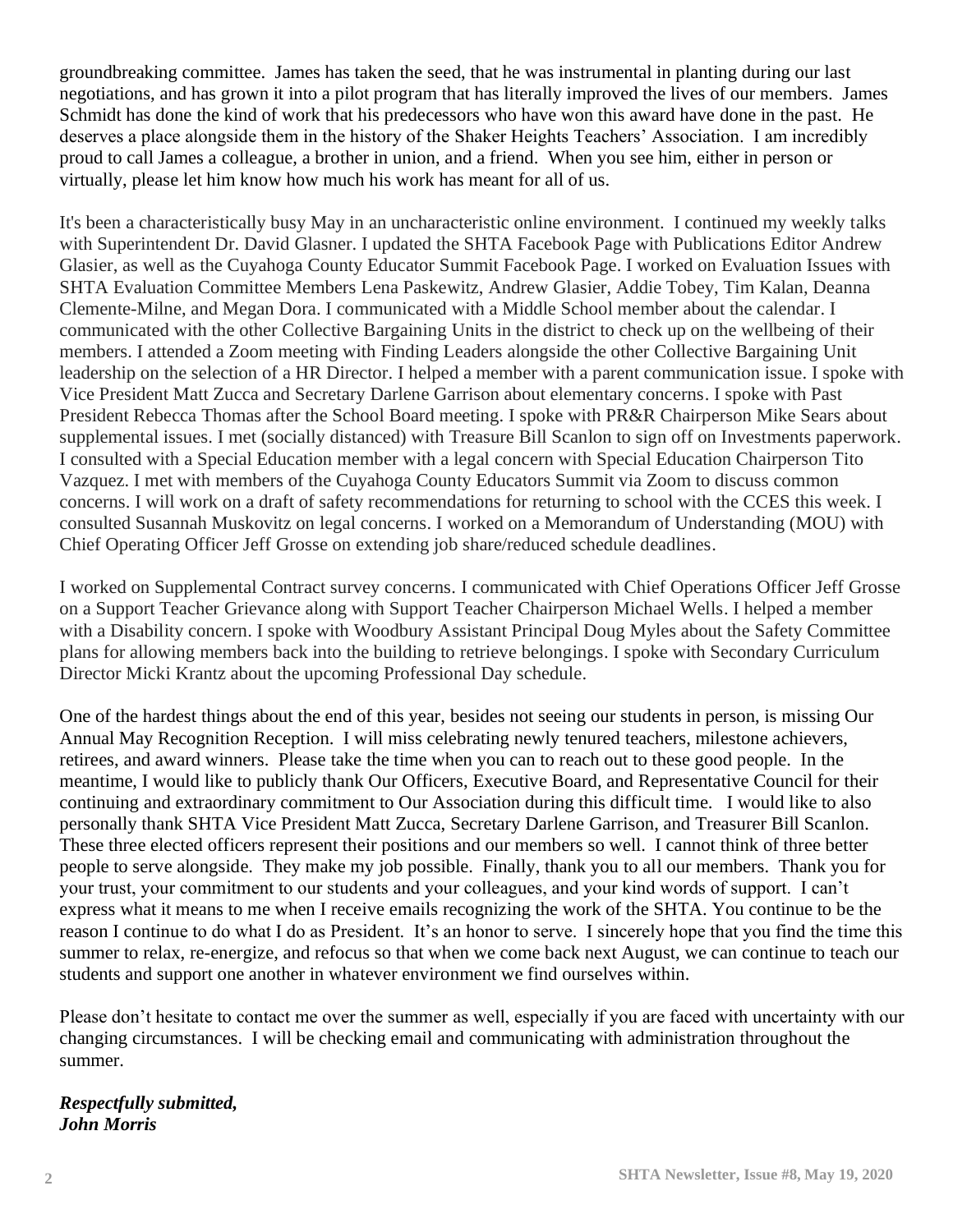

**2020 SHTA Service Award winner James Schmidt, SHHS Science Teacher, SHTA SHHS Head Representative, & Sick Day Committee Chairperson.**

## **VICE PRESIDENT'S REPORT**

This has been a busy year in the office of the Vice President. It is an honor and a privilege to serve the SHTA as Vice President. As Vice President I have the opportunity to work with so many people in many different ways. I am truly humbled by the excellence of our members and the Association.

As Vice President I have represented the SHTA at PTO Council. I will continue to work with the Council next year as they transition with new leadership.

I have worked this school year, as in years past, on the Investments Committee with Todd Keitlen, Chante Thomas-Taylor, and Investment Committee Chair Bill Scanlon. It is the responsibility of this committee to oversee and realign our investments (general fund) with Edward Jones Investments. I assisted in monitoring and adjust the funds with the other Committee members. We continue to enjoy a steady growth of our conservatively invested funds.

I served as the Teacher Liaison for the staff in assisting with *A Night for the Red and White*. *A Night for the Red and White* was again a huge success this year. Much of the success of this event is due to the efforts of our members. Again, I thank you for supporting this event.

Another duty I have is administering The Shaker Heights Teachers' Association Fellowship Grants. Congratulations again to our 2019 – 2020 Fellowship recipients: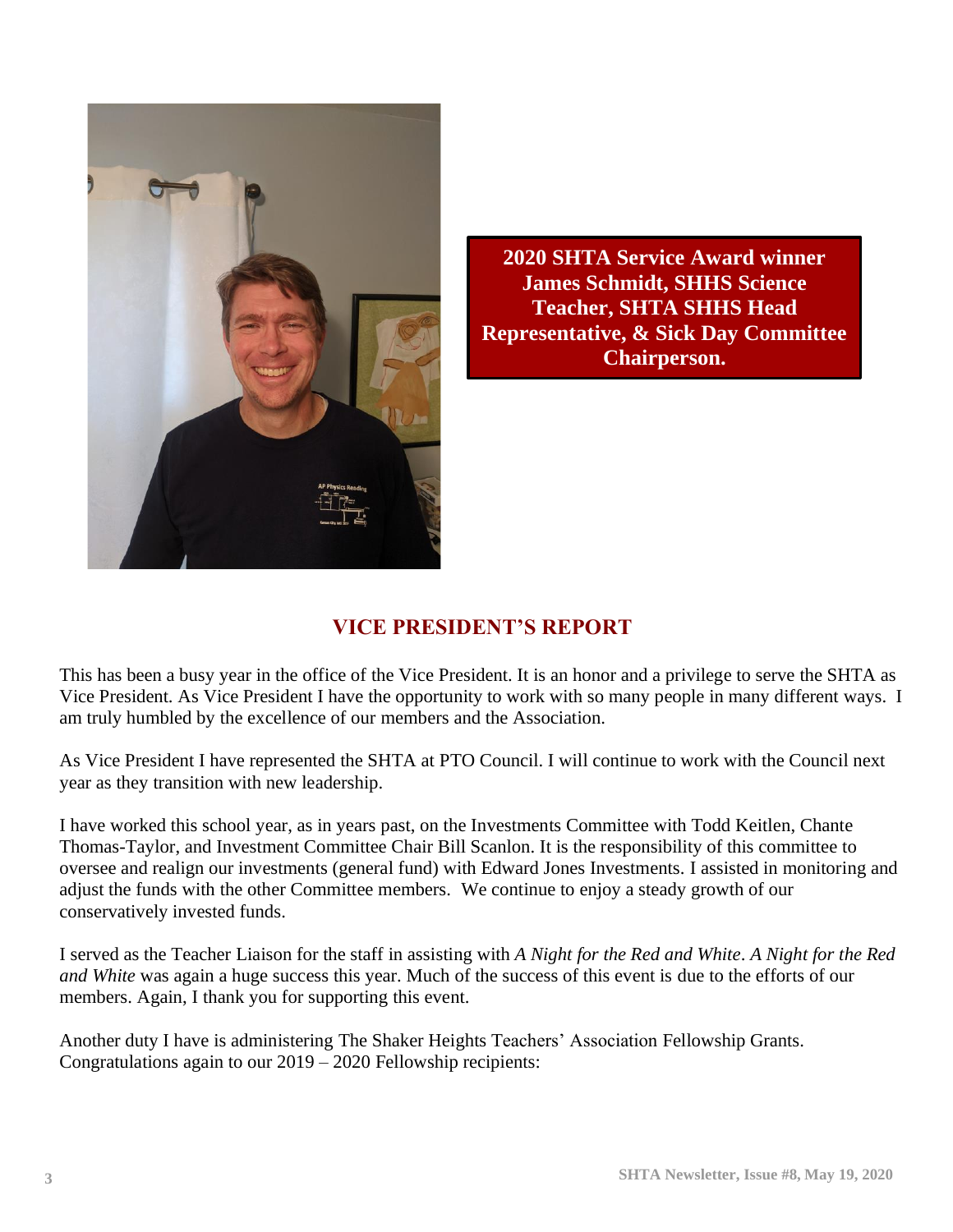| Cathy             | Grieshop                | Boulevard                                |  |
|-------------------|-------------------------|------------------------------------------|--|
| Juliann           | Ely                     | Boulevard                                |  |
| Melissa           | Becerra                 | Boulevard                                |  |
| Jennifer          | Goulden                 | Boulevard                                |  |
| Wendy             | McGuffin-Cawley         | Fernway                                  |  |
| Jean              | Reinhold                | Fernway                                  |  |
| Megan             | Konopinski<br>Fernway   |                                          |  |
| Peg               | Rimedio                 | Fernway                                  |  |
| John              | Filippakis              | Lomond                                   |  |
| Sarah             | Workman                 | Lomond                                   |  |
| Nadia             | Chowdhry                | Lomond                                   |  |
| Veronica          | Malone                  | Lomond                                   |  |
| Laurie            | Sullivan                | Lomond                                   |  |
| Krystal           | Allen-Jackson           | Lomond                                   |  |
| Robyn             | Feinstein               | Mercer                                   |  |
| Jane<br>Jowers    |                         | Mercer                                   |  |
| Cara              | Luce                    | Mercer                                   |  |
| Lori              | McInnerney              | Mercer                                   |  |
| Jane              | Scully                  | Onaway                                   |  |
| Mara              | Bendersky               | Onaway                                   |  |
| Jim               | Sweeney                 | Onaway                                   |  |
| Cissy             | <b>Burns</b>            | Onaway                                   |  |
| Lauren            | Goodman                 | Woodbury                                 |  |
| Mary Jo           | Lapp                    | Woodbury                                 |  |
| Shyla             | <b>Nims</b>             | Woodbury                                 |  |
| Stephanie         | Smith                   | Woodbury                                 |  |
| Stacey            | DeYoung                 | Woodbury                                 |  |
| Daniel            | DeJohn                  | Woodbury                                 |  |
| Regina            | Canady                  | Middle School                            |  |
| Linda             | Roth                    | Middle School                            |  |
| Beth              | Casey                   | Middle School                            |  |
| David             | Saluga                  | Middle School                            |  |
| Brian             | Berger                  | <b>High School</b>                       |  |
| Robin             | Sweigert                | <b>High School</b>                       |  |
| Ellen             |                         |                                          |  |
|                   | Roberts                 | <b>High School</b>                       |  |
| Amy               | Fogerty                 | <b>High School</b>                       |  |
| Eileen            | Willis                  | <b>High School</b>                       |  |
| Renee             | Manuel                  | <b>High School</b>                       |  |
| Donna             | Jelen                   | <b>High School</b>                       |  |
| Travis            | Cox                     | <b>High School</b>                       |  |
| Sagar             | Patel                   | <b>High School</b>                       |  |
| Tod               | Torrence                | <b>High School</b>                       |  |
|                   |                         | <b>High School</b>                       |  |
| Karen<br>Kimberly | DeMauro                 |                                          |  |
| Mary              | Ponce de Leon<br>Coffey | <b>High School</b><br><b>High School</b> |  |

#### **2019-2020 Fellowship Recipients**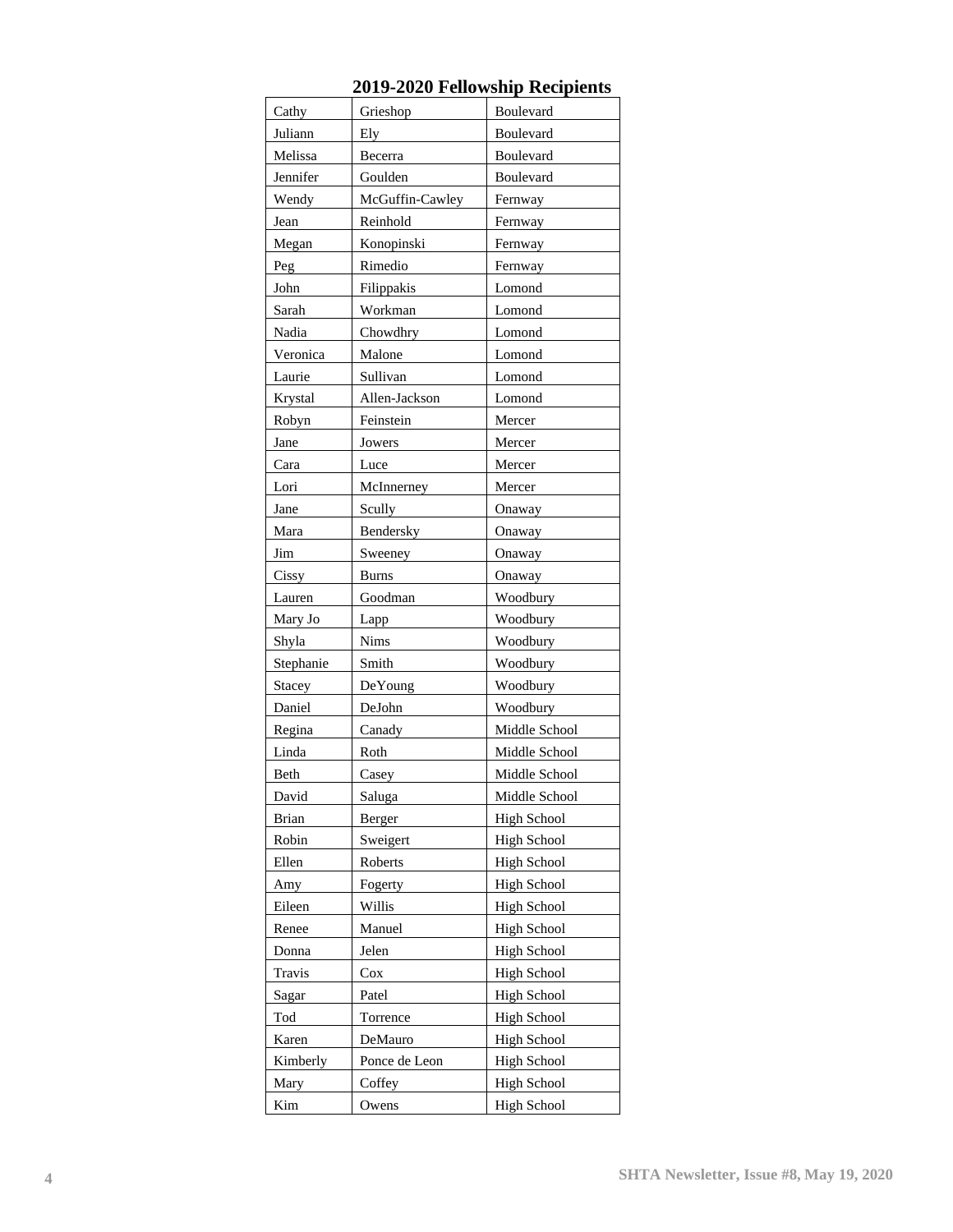Payments will be made over the summer break due to the early closure of the schools. Please email me you request for reimbursement. Your request should contain your receipt and your mailing address.

As we move into our Summer Break, we are challenged with many unknowns. As an Association, when faced with adversity we have always risen to the occasion and persevered. There is no question that we will persevere in this situation. As we are asked to address these challenges, please keep these things in your mind; your health, balance in your life, and our *negotiated contract*. Through this journey into the unknown, there will be one constant; the Association will be there for you to rely upon. If you have any questions or concern, please reach out.

Finally, I would like to thank SHTA President, Dr. John Morris for another year of superb leadership. His dedication to the Association is awe inspiring. His tireless efforts, day in and day out, keep our Association strong. He continues to negotiate and advocate behind the scenes with such composure, confidence, and professionalism. We are truly lucky to have him as our President. I also want to thank the Officers, the Executive Board, the Building Representatives and all Association members. I wish all of you a much-deserved restful summer.

*Respectfully submitted, Matthew Zucca*

## **SECRETARY'S REPORT**

It's hard to believe that this school year is almost over. It has been very challenging for all of us having to adjust to the "New Normal".

This year, I was a participant in the Equity Leadership Training Workshops. I enjoyed all three meetings. I am looking forward to implementing all the hard work from this training. I was chosen to collaborate on the Black Teacher Task Force which will continue next school year.

*A Night for the Red & White* was a success and SHTA was able to raise about \$600 from our annual raffle ticket drawing. Four winners were selected, each person received two tickets to attend *A Night for the Red & White* event at the Hilton Downtown Cleveland.

The 2019-2020 school year is coming to an end and I would like to wish everyone a restful and enjoyable summer vacation. Please stay safe, healthy and remember social distancing.

I will see you next school year!

*Respectfully submitted, Darlene E. Garrison*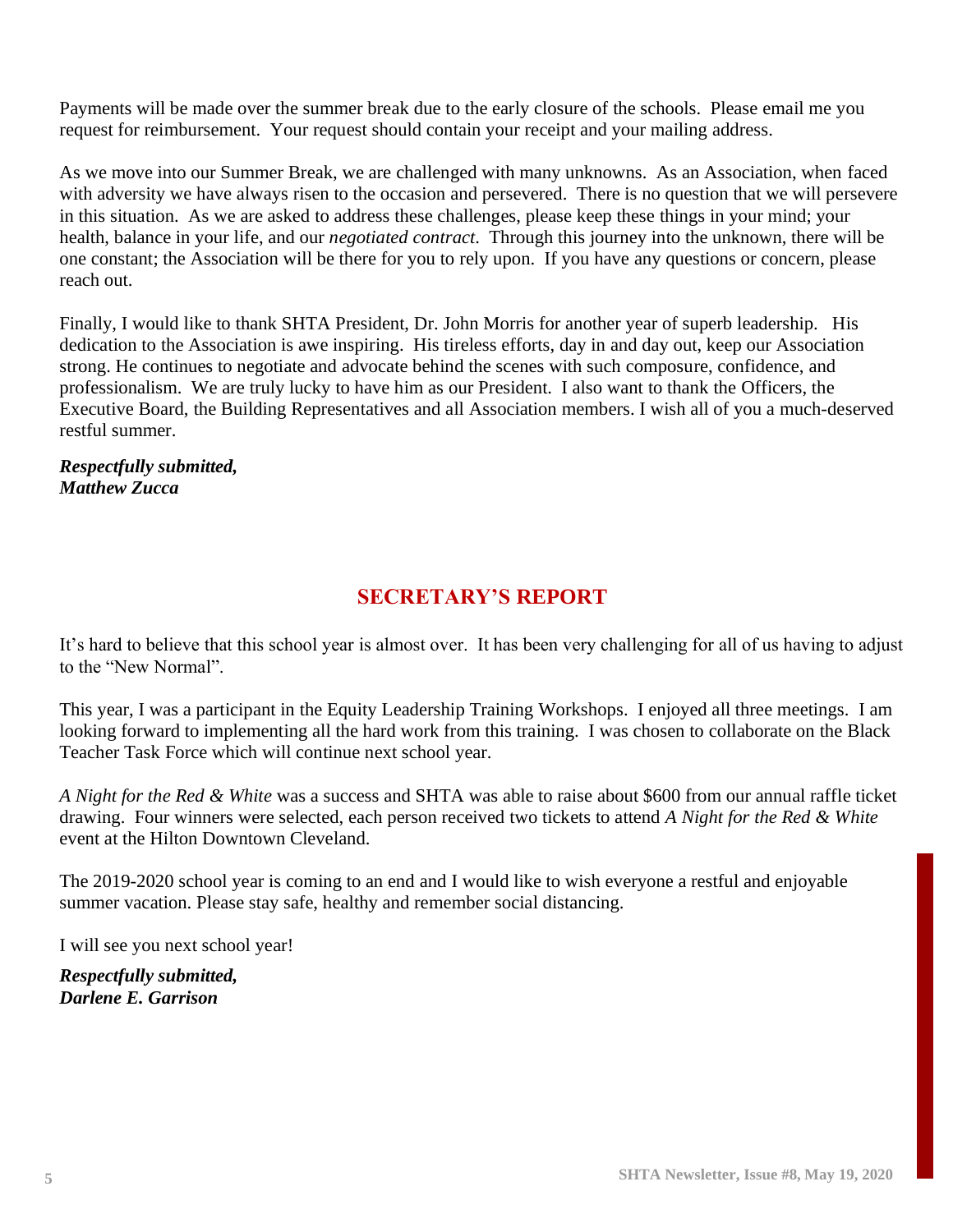## **TREASURER'S REPORT**

I will start my report with a quick comment on this quarantine situation we find ourselves in. I am not enjoying this. Teaching kids through a computer screen is not why I got into this profession. I'm sick of staring at a screen all day. I've realized through this whole experience that I thrive on face-to-face contact with my students. I miss my kids - the hard-workers who stress about their grades and the class clowns who try to be entertaining. I miss them all. Despite my discomfort, I commend our District's response. I've bragged to people about how caring and understanding Shaker schools has been in this difficult time. And our teaching staff has done an incredible job pivoting to online learning. I thank my colleagues for being such professionals.

The Investments Committee (Todd Keitlen, Matt Zucca, Chante Thomas-Taylor, and myself) met virtually with Brady Krebs, our Edward Jones financial advisor, on April 21st to look over our investments.

Before the May Executive Board meeting I prepared a budget for the 2020-21 fiscal year. I presented that budget the Executive Board. The Executive Board approved the budget for presentation to the Representative Council the following week. The Representative Council discussed the budget virtually at the May  $11<sub>th</sub>$  meeting and voted to have the budget reflect a 1% increase to the officer's salaries and a 1% increase to the Representatives' per meeting remuneration. The budget was then approved for placing on the May SHTA ballot.

Some of the activities I performed while fulfilling my duties as Treasurer this year are listed below:

- I attended every Executive Board Meeting and every Representative Council Meeting throughout the year.
- I maintained our insurance through Musgrave Insurance.
- I coordinated and attended our Investment Committee meetings with Brady Krebs, our Edward Jones advisor, twice this year, once in the Fall and once in the Spring to evaluate our investments and make any changes deemed necessary.
- I met with our accountants at Edward Hawkins & Co. at various times throughout the year to submit our books for a yearly compilation, to complete the paperwork for our Form 990 tax filing, and to submit information for the issuance of W-2 forms.
- I attended the Fall meeting of the Cuyahoga County Educators' Summit with John Morris and Cathy Greishop.
- I worked with Bob Bognar, our Public Relations Chair to process payments for the SHTA t-shirts.
- I communicated with the District Payroll Department to pay the salaries of our six paid Officers and Committee Heads along with the relevant STRS and Medicare payments.
- I paid the SHTA Representatives their compensation for attending the meetings throughout the year.
- I prepared the 2020-21 fiscal year budget for approval by the Representative Council at the May Association meeting.
- I attended SHTA social events.
- I attended various community meetings and professional organization meetings, sometimes serving as an SHTA representative.
- I paid bills throughout the year and balanced the checkbook, reimbursing any Association expenses incurred by our members.
- I kept accurate record of our finances throughout the year, maintaining a paper record of every transaction.
- I met with and discussed Association business with the other Officers and Executive Board members throughout the year when needed.

Be safe in this new world of ours, and have a great summer. *Respectfully submitted, Bill Scanlon*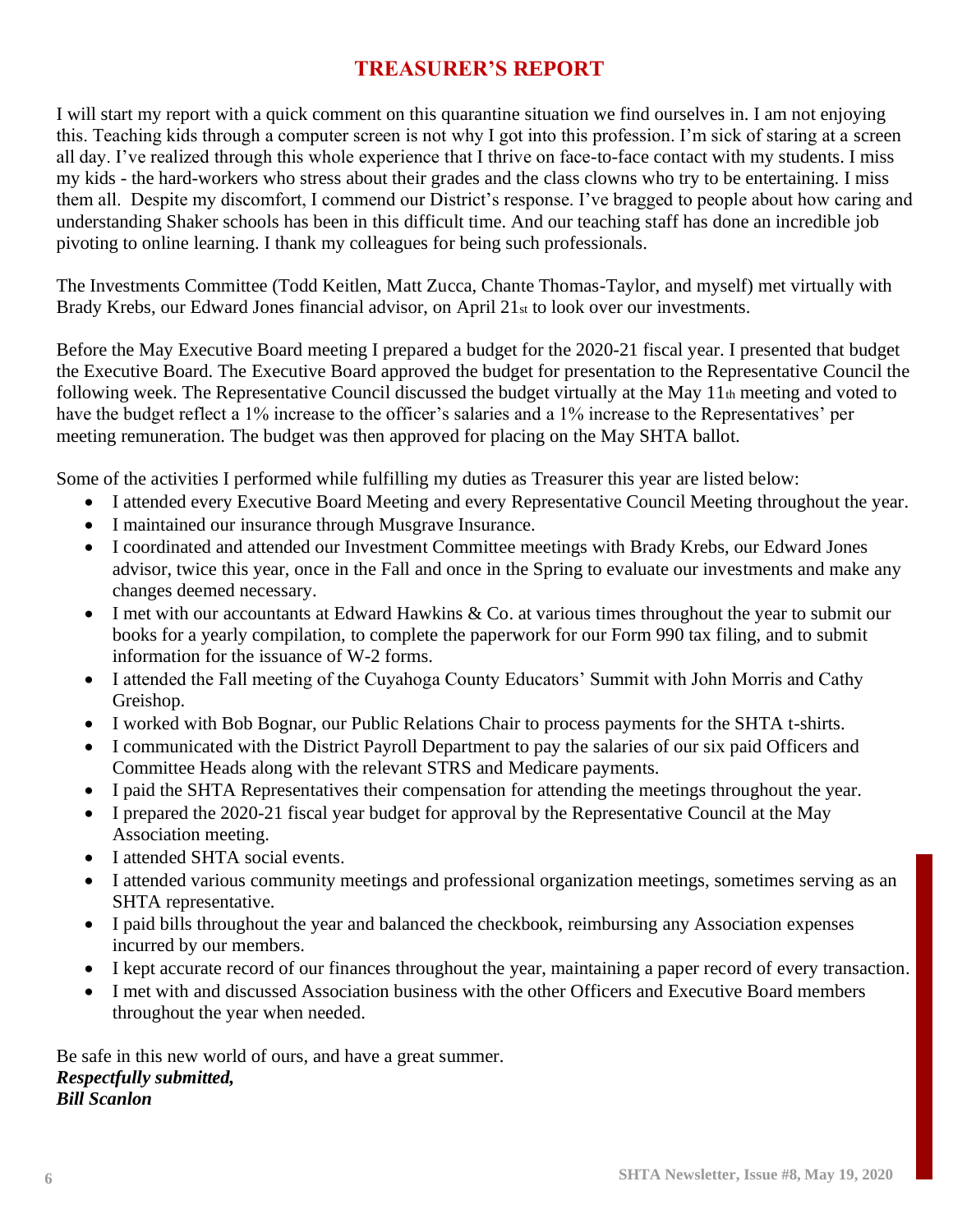| Shaker Heights Teachers' Association |                          |
|--------------------------------------|--------------------------|
| Profit and Loss Standard             | 05/14/20                 |
| July 1, 2019 through May 14, 2020    |                          |
|                                      | Jul 1, '19 - May 14, '20 |
| Income                               |                          |
| Income                               |                          |
| <b>Member Dues</b>                   | 149,718.00               |
| <b>Total Income</b>                  | 149,718.00               |
| Investments                          |                          |
| Edward Jones-Fees & Charges          | $-6,132.83$              |
| Change in Value in Edward Jones      | $-38,273.84$             |
| <b>Total Investments</b>             | $-44,406.67$             |
| Other Types of Income                |                          |
| Miscellaneous Revenue                | 2,727.48                 |
| Total Other Types of Income          | 2,727.48                 |
| <b>Total Income</b>                  | 108,038.81               |
| Expense                              |                          |
| Operations                           |                          |
| Fernway Fund                         | 100.00                   |
| Accounting                           |                          |
| Banking                              | 0.00                     |
| Accounting - Other                   | 7,395.00                 |
| <b>Total Accounting</b>              | 7,395.00                 |
| Compensation                         | 33,735.25                |
| <b>Conferences &amp; Meetings</b>    | 2,493.70                 |
| <b>Executive Board</b>               | 5,661.42                 |
| Fellowships & Grants                 | 2,572.30                 |
| Insurance                            | 525.00                   |
| Legal                                | 5,107.58                 |
| <b>Officers' Expenses</b>            | 740.41                   |
| <b>Payroll Taxes</b>                 | 338.33                   |
| <b>Public Relations</b>              | 2,413.70                 |
| <b>Publications</b>                  | 213.00                   |
| Social                               | 1,133.24                 |
| <b>STRS (TPO Contribution)</b>       | 3,266.53                 |
| <b>Total Operations</b>              | 65,695.46                |
| <b>Total Expense</b>                 | 65,695.46                |
| Net Income                           | 42,343.35                |
|                                      |                          |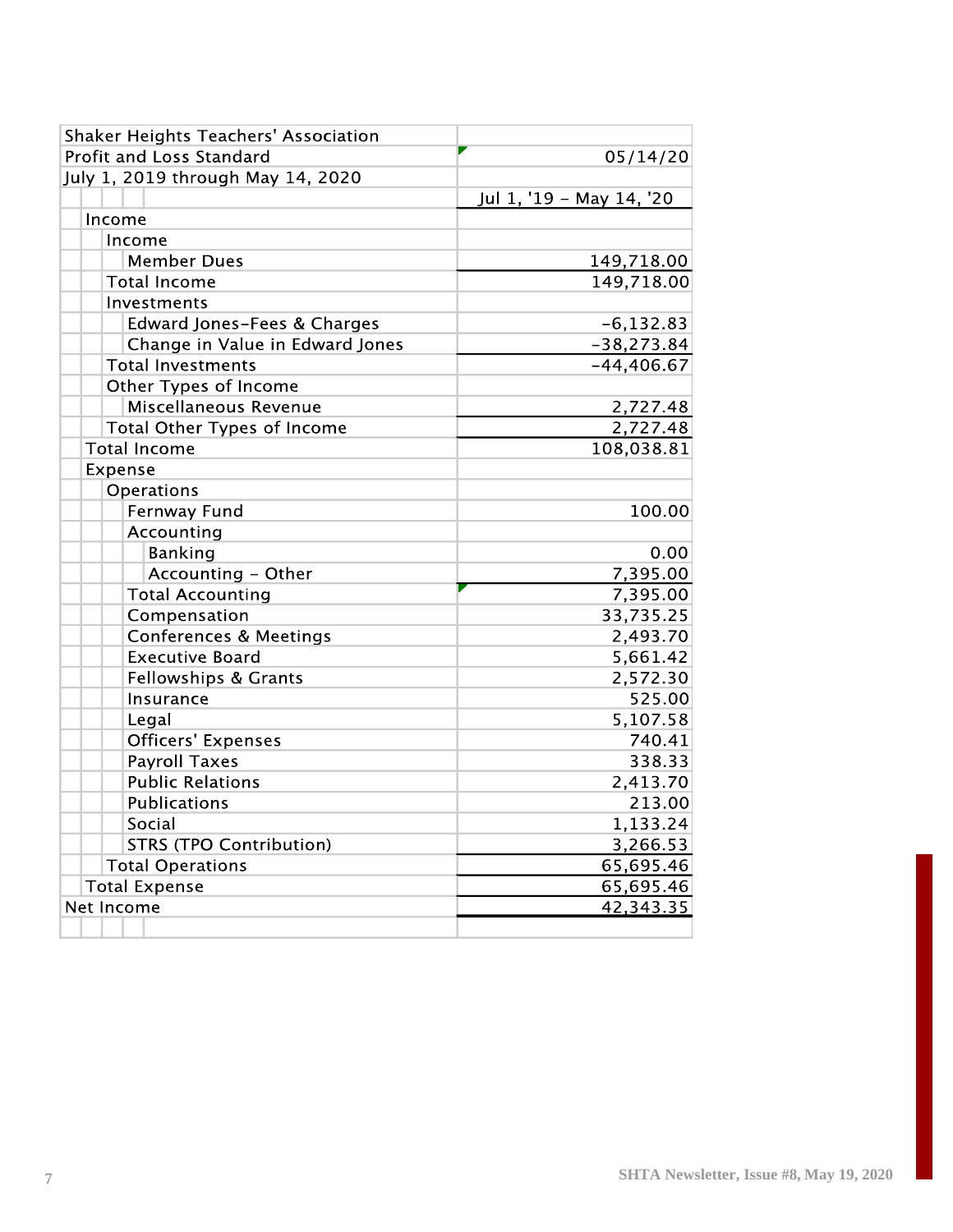| Shaker Heights Teachers' Association  |             |
|---------------------------------------|-------------|
| <b>Balance Sheet Standard</b>         | 05/14       |
| As of May 14, 2020                    |             |
|                                       | May 14, '20 |
| <b>ASSETS</b>                         |             |
| <b>Current Assets</b>                 |             |
| Checking/Savings                      |             |
| Key Bank Aisha Trust                  | 5,840       |
| Key Bank (checking)                   | 127,015     |
| <b>Total Checking/Savings</b>         | 132,855     |
| <b>Other Current Assets</b>           |             |
| Edward Jones 13760-1-1                | 489,279     |
| Edward Jones 13768-1-3                | 736,679     |
| <b>Total Other Current Assets</b>     | 1,225,958   |
| <b>Total Current Assets</b>           | 1,358,814   |
| <b>TOTAL ASSETS</b>                   | 1,358,814   |
| <b>LIABILITIES &amp; EQUITY</b>       |             |
| Equity                                |             |
| Opening Balance Equity                | 53          |
| <b>Retained Earnings</b>              | 1,316,417   |
| Net Income                            | 42,343      |
| <b>Total Equity</b>                   | 1,358,814   |
| <b>TOTAL LIABILITIES &amp; EQUITY</b> | 1,358,814   |



**SHTA President Dr. John Morris, SHTA Vice President Matt Zucca, SHTA Secretary Darlene Garrison and SHTA Treasurer Bill Scanlon working hard for our membership.**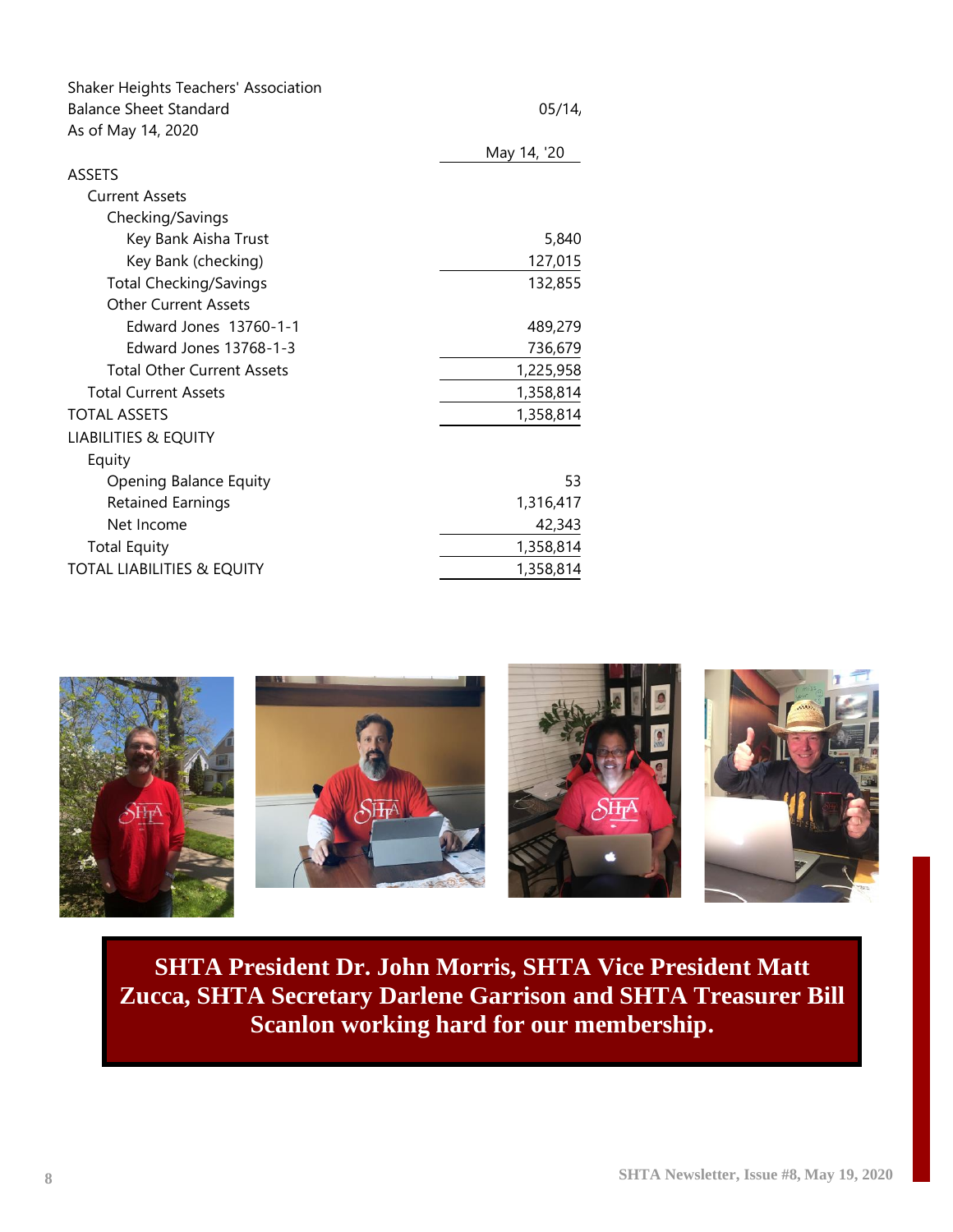# *EXECUTIVE BOARD REPORTS*

## **PROFESSIONAL RIGHTS AND RESPONSIBILITIES REPORT**

During the 2019-20 school year, I spent time working on the following issues and concerns for the Association and our members:

- Wrote about the importance of "due process" best practices by Human Resources
- Attended all Executive Board and Representative Council meetings
- Attended and provided feedback at quarterly Insurance Committee meetings
- Assisted members with the appeals process for unpaid ER claims
- Researched air quality in the workplace and testing the district might consider
- Helped members interpret contract language about assault leave
- Spoke to members about sick day transfers
- Consulted with the Executive Board about the sick day transfer pilot program
- Served as the teacher representative on the Supplemental Committee
- Attended the State of the Schools in Cleveland presented by CEO Eric Gordon
- Attended the Board of Education candidates' night
- Supported teachers at the Middle School regarding student behaviors
- Wrote an editorial about why student safety needs to be a higher priority
- Consulted with SHTA-ST about a possible grievance
- Helped Middle School building representatives with two grievances
- Wrote a grievance about how a safety concern was handled at the Middle School
- Attended a presentation about the Educational Choice Scholarship Program
- Researched EdChoice scholarships (vouchers) and their impact on public schools
- Wrote about how EdChoice negatively impacts public schools
- Participated in a session of the book dialogue series: *How To Be An Antiracist*
- Researched how tools like the Nurse Line and My Care Compare work
- Wrote about how Medical Mutual's website has useful tools for members
- Addressed members questions and concerns about lockdowns
- Helped with maternity leave, paternity leave, and caregiver leave (FMLA)
- Attended *A Night for the Red and White*
- Met with the senior leadership team and union leaders about COVID-19
- Answered members questions about COVID-19 and related school policies
- Attended an emergency Executive Board meeting about school closure
- Helped the Middle School plan for extended closure
- Answered members questions about extended school closure and technology
- Spoke to Middle School members about evaluations and continuing contracts
- Worked with the Supplemental Committee to review 2019-20 contracts
- Helped facilitate a member's smooth transition from part-time to full-time

While this is a difficult way to end a school year, we are all in this together. We will continue to teach our students, and we will be able to see them in person again someday-when it is safe. Have a great summer! Stay healthy!

#### *Respectfully submitted, Mike Sears, chairperson*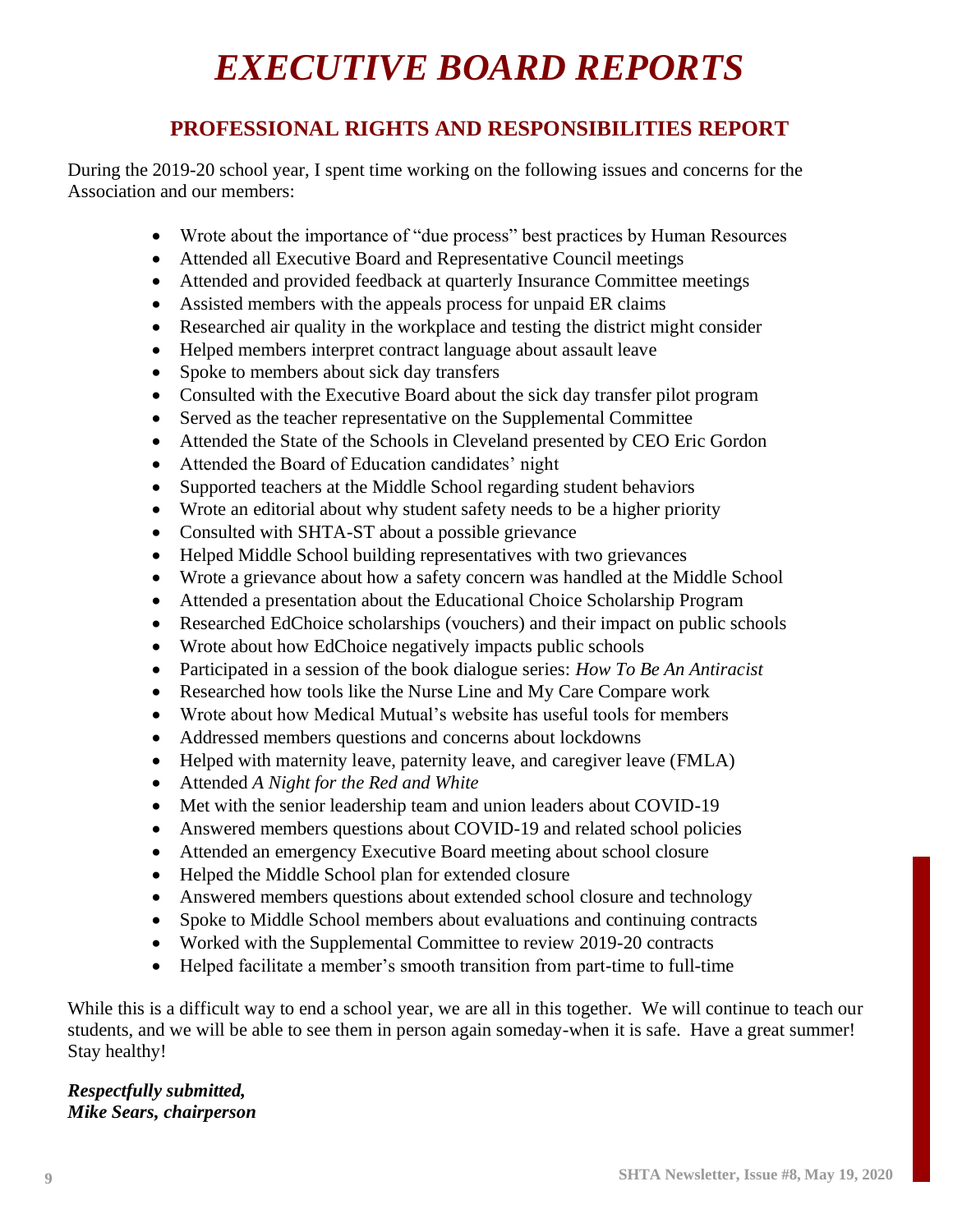## **EVALUATION COMMITTEE**

I have enjoyed another year of serving as the Evaluation Chair for the Association. The committee work this year included planning for and facilitating meetings in collaboration with Crystal Patrick, ongoing communication and consultation with members regarding personal evaluations, planning for transition to OTES 2.0 and High Quality Student Data, organizing details for the Peer Evaluation Program with co-coordinators Andrew Glasier and Addie Tobey, and attending workshops and webinars to stay informed. Please read on for details about wrapping up evaluations for 2019-2020 and looking forward to the 2020-2021 school year. As stated in the last newsletter, Shaker Heights will not be transitioning to the OTES 2.0 model for next year. Our current evaluation process and protocols will remain in place for one more year.

#### 2019-2020 Evaluations

Due to the school closures, many of us will not have completed evaluations for this year. If your lesson observations were not complete or you were on an Informal evaluation cycle, your building principal will mark your evaluation exempt due to COVID. Peer evaluators do NOT have access to marking the COVID exemption, therefore building principals will need to do this step.

If your evaluator completed your lesson observations prior to the closure, your evaluation can be completed as usual. Evaluators and teachers should meet virtually to do any post observation conferencing and summative conferencing prior to "pinning" the SGM and completing the process. Please be sure to communicate with your building principal to ensure your evaluation is not marked COVID exempt because this would cause you to have to repeat your Formal evaluation year. Peers should alert building principals asap to let them know they are finishing the process.

#### 2020-2021 Evaluations

We will continue to use the OTES 1.0 model for the 2020-2021 school year. This will give us another year to make decisions regarding High Quality Student Data and get all evaluators trained in the OTES 2.0 model. There may be some complications with SGM data during next year due to no spring testing this year. We will keep you informed as issues arise.

#### Peer Evaluation

We have over 100 applicants to participate in the Peer Evaluation Program for the 2020-2021 school year. Building principals are in the process of reviewing applications to approve or deny participation. You should expect an email indicating approval by May 22. If your principal chooses to deny you participation, he/she should contact you to have a *conversation* about their reasons for denying you. Remember, the protocols state that principals should have discussed these issues with you *prior* to them denying your participation.

Peer evaluators MUST maintain their OTES 1.0 credential through this year to participate. If you receive an email from NIET to take your credentialing test, please make sure to take your test.

Even though we have elected to delay OTES 2.0 implementation, evaluators may take advantage of the online training option for OTES 2.0 Bridge Training. When face-to-face training returns, the online training will no longer be offered. If you would like to do the online module, please register asap. The flyer is linked [here.](https://drive.google.com/file/d/1mBaCkJ-FF1tdtJMgV5Ehn6QgcpYxGiIh/view)

Please contact me, any other Evaluation Committee member, or your SHTA representative with any questions or concerns regarding evaluation.

#### *Respectfully submitted, Lena Paskewitz, chairperson*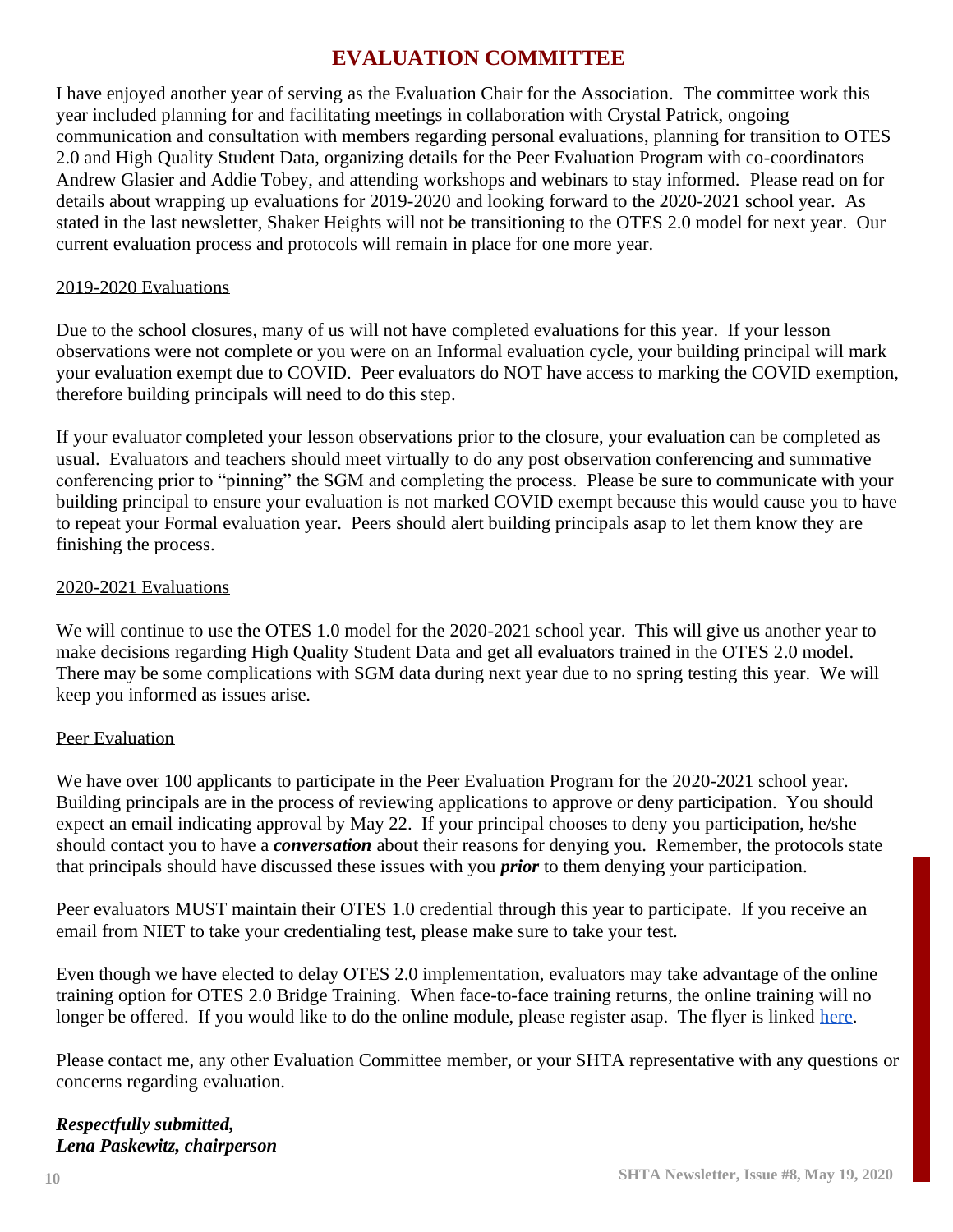## **SPECIAL EDUCATION COMMITTEE**

I had my monthly meeting with Director of Pupil Services Elizabeth Kimmel on April 28th. We discussed the expectations and requirements of Intervention Specialists and grading for students for this marking period.

We also discussed the clarification of the timeline for getting paperwork done for all Intervention Specialists in the Special Education Department. It was explained that the Secretary of Education (she who will not be named) had enforced a hard deadline in regards to all documents. Absolutely NO leeway.

We also spoke on the role that paraprofessionals will play in the new distance learning for our students. It was discussed that some will be doing more than others based on their need per students and teachers needs/expectations.

Finally, we discussed the importance of balancing the distribution and equity of caseloads for ALL Intervention Specialists.

I consulted with John Morris concerning a member and a discipline concern. I participated in the SHTA meeting via Google Hangout. I covered emails and phone calls about the amount of extra work that is required for Intervention Specialist due to the "New Normal". I supported an Intervention Specialist over an issue with parent expectations.

#### *Respectfully submitted, Anastacio Tito Vazquez, Jr. M.Ed*.*, chairperson*

## **PAST PRESIDENTS COMMITTEE**

Throughout the year, I have attended a variety of meetings and endeavored to represent the interests of the Shaker Heights Teachers' Association. At the regular meetings of the Executive Board and the Representative Council, I try to provide a historical perspective and understanding of the past practices of the Association. At the meetings of the Board of Education and the Finance and Audit Committee, I serve as a presence of the Association, reporting back to the leadership team. I also attend the meetings of the Insurance Committee and serve as an editor for the Newsletter.

Since my retirement in 2011, there have been many changes in the Shaker Heights schools. Fortunately, the leadership of the SHTA has been a constant. The depth of knowledge, experience, and stability from President Dr. John Morris, Vice President Matt Zucca, Secretary Darlene Garrison, and Treasurer Bill Scanlon is the foundation for the strength of the Association.

I appreciate the opportunity to serve the members of the SHTA.

#### *Respectfully submitted, Becky Thomas, chairperson*

## **LEGISLATIVE COMMITTEE**

I will use my last report of the school year to review the most important legislative issues of the year: school funding, student-learning conditions, and charter schools.

The teachers in Chicago were on strike for eleven days. As a result, the teachers got what they asked for (smaller class sizes, social workers and librarians in every school, and an increase in salary).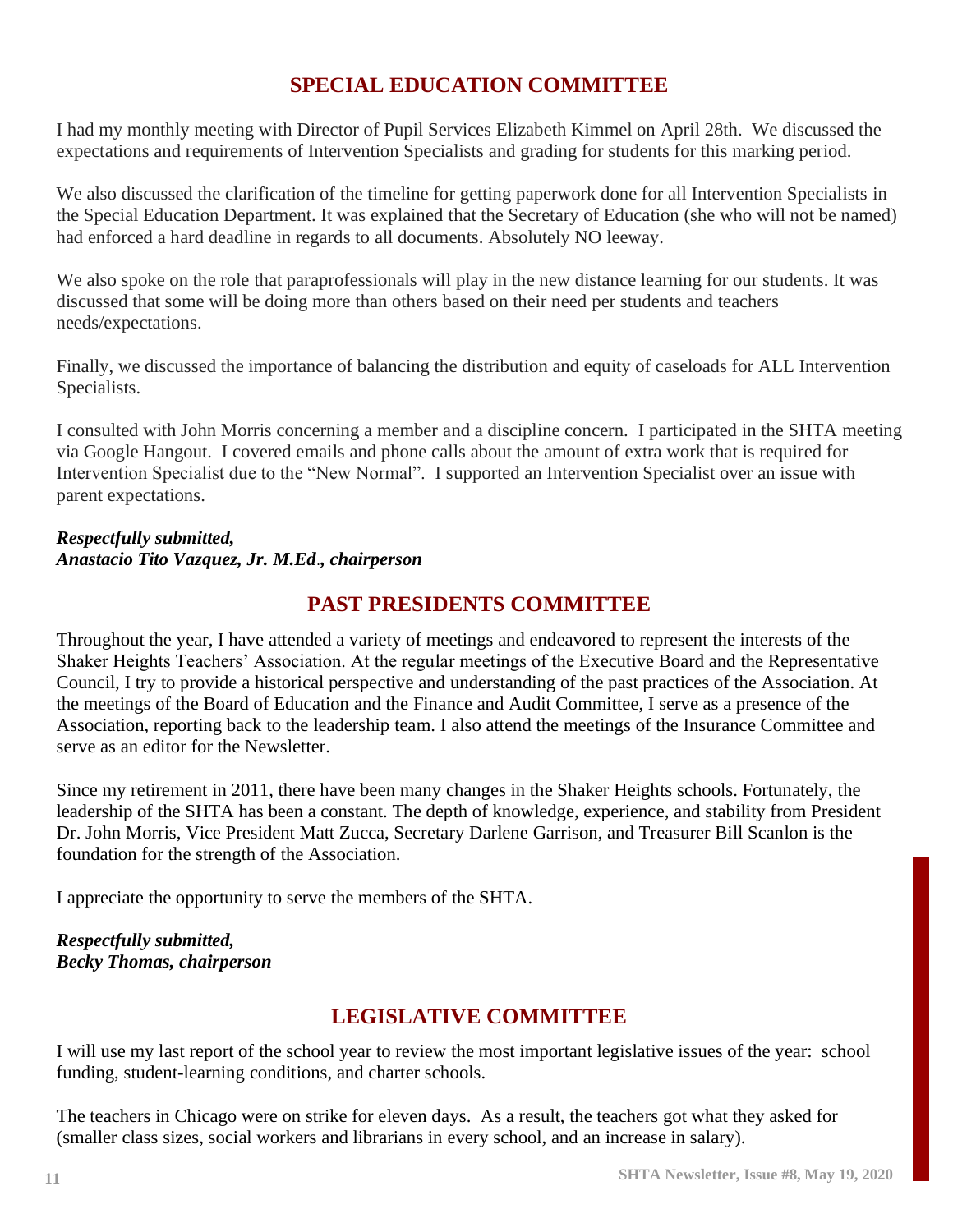We will soon hear the Supreme Court's ruling in *Espinoza v. Montana*, a case about using state money for religious schools.

The EdChoice Voucher Program takes money that was intended for public schools and sends it to private schools. This program has been controversial. The lawmakers in the Ohio statehouse had been considering expanding the program, but the changes have been put on hold (first due to political conflict, and then due to the Coronavirus).

U.S. Secretary of Education Betsy DeVos defended the Trump administration's cutting of funding for education.

Please complete the census; it is easy, and it matters.

It has been an honor to serve as the chair of the Legislative Committee this year for the SHTA.

#### *Respectfully submitted, David Klapholz, Chairperson*

## **POLICY COMMITTEE**

As the Policy Chair of the SHTA, my primary responsibilities concern the SHTA Constitution - not to be confused by our collectively bargained contract with the school district. Our Constitution creates the structure within which our Association operates, and provides a framework for our decision making and management of responsibilities. Every month I try to highlight pertinent sections of our Constitution and remind our members of our mission and protocols. Our Constitution, as well as our contract and newsletters can all be found at [www.shtaweb.org.](http://www.shtaweb.org/)

I also am a participant of the Teacher Evaluation Committee, which is a teacher-administrator partnership that determines our district's policy concerning evaluations within the broader framework of the Ohio Department of Education guidelines. In this capacity, I try to educate teachers and administrators on our decisions and directives, as well as answer questions to provide clarity to our system of evaluation. This is in addition to the role all of our SHTA board members play in assisting members with problems, offering support, and answering questions. Don't hesitate to contact me with questions at [kalan\\_t@shaker.org,](mailto:kalan_t@shaker.org) and enjoy the summer in a responsibly distant manner!

#### *Respectfully submitted, Tim Kalan, Chairperson*

## **MEMBERSHIP & ELECTIONS COMMITTEE**

This year I continue to serve SHTA by maintaining the membership directories for each of our amazing schools. I am incredibly grateful for the support of our amazing representatives who help me by providing accurate information and updates about the members at their schools. I also serve on the Investments Committee with Bill Scanlon, Matt Zucca and Todd Keitlen.

Lastly, I coordinate elections. This year, we were able to vote using a google form that was created by James Schmidt. I am so grateful for the support of all of my fellow SHTA Executive Board members. Andrew Glasier and James Schmidt stepped in to make sure our 2020-2021 Budget Vote and Representative Council Elections took place, as I was unable to carry out this duty. Special thanks to our President Dr. John Morris who recognizes our need for balance and is always there to listen and provide invaluable support when life interrupts us.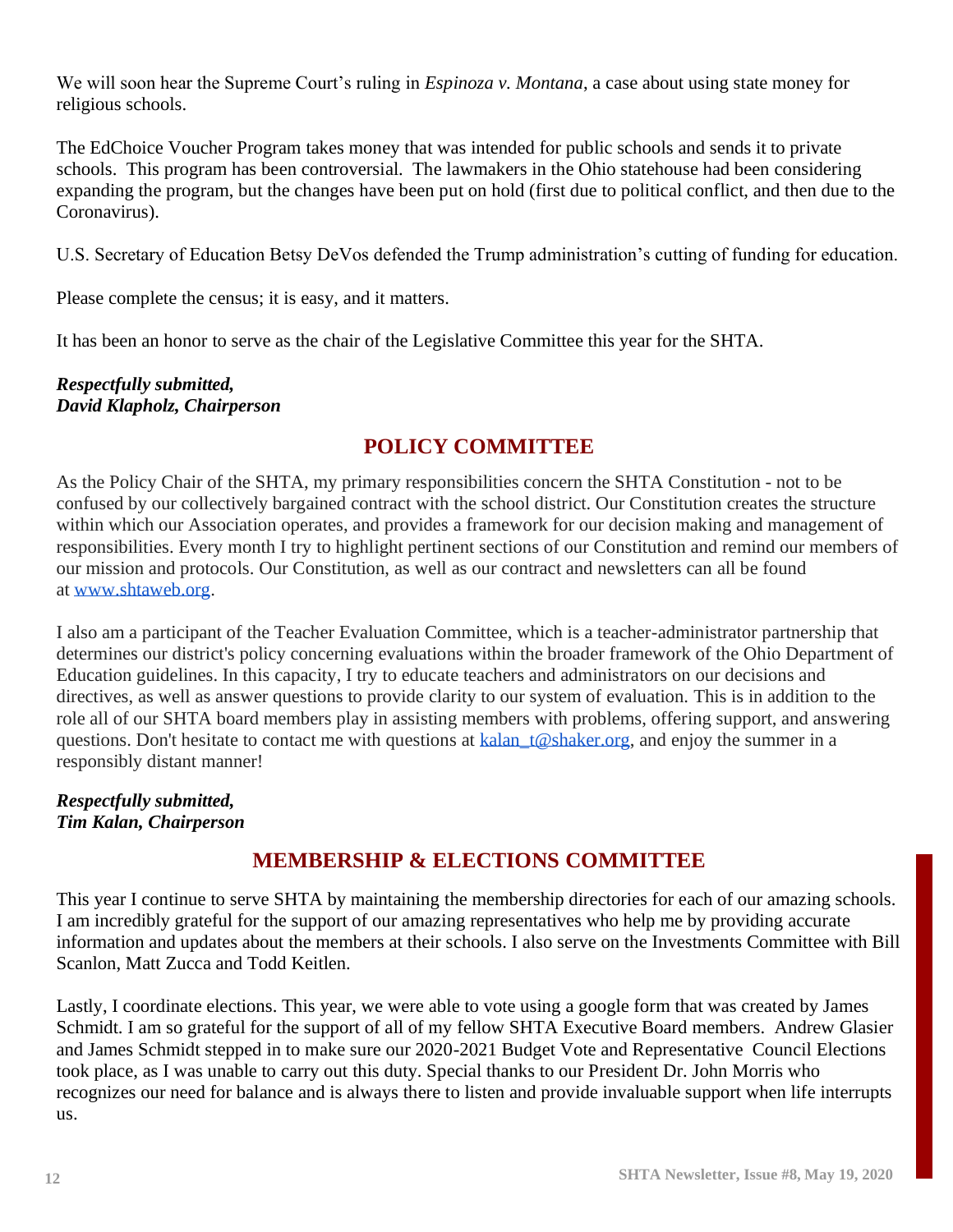I look forward to recharging this summer and hope to see all of you in the fall. As you prepare for summer recess, please be sure to take some time for yourself, for your families and those you love. Enjoy each and every precious day.

#### *Respectfully Submitted, Chante Thomas-Taylor*

## **PUBLIC RELATIONS COMMITTEE**

It has been an honor to serve as Public Relations Chairperson. I have worked to promote the Association through community advertisements, support of student programs, and teacher appreciation gifts. I have attended Executive Board and Representative Council meetings to keep membership informed about PR efforts and to take part in Association discussions.

Arrangements for advertisements in *Shaker Life Magazine* and *The Gristmill* were made. Teacher Appreciation gifts for members will be distributed once we return to school. Arrangements for the President's Award were made. I am proud of serving the Association as the Public Relations Chairperson.

*Respectfully Submitted, Bob Bognar*

## **SHTA ST COMMITTEE**

I have done my best to represent our collective bargaining unit throughout the year by engaging with our district administrators and union leaders in sharing our strengths, concerns, and vision. Achieving equity for all our licensed educators has been a trying task, but we are making progress towards that goal.

I have represented our bargaining unit on several committees including the superintendent teacher advisory committee, leading for equity workshops, and a variety of interview panels for administrative positions. Support teacher voices are paramount in crafting an effective and sustainable teaching environment, and I encourage all of you to continue taking active roles in the shaping of our district.

Skills and Blended Learning Lab Support teachers make up the vast majority of our bargaining unit, and it is imperative to have their representation, especially during next year's negotiation. I am confident that the candidates who are running to be representatives will be successful stewards of the contract.

Regardless of what unsolicited adventures await us on the horizon, I am confident that we will continue to work together to ensure that every child receives the best educational services required regardless of where learning is taking place.

#### *Respectfully Submitted, D. Michael Wells*

## **TEACHER EDUCATION COMMITTEE**

At the May 12th school board meeting, 28 teachers were granted a continuing contract from the Shaker Heights Board of Education. Congratulations to the following newly tenured teachers: **Jeremy Abraham, Erin Andrzejewski, Liesl Beis, Lori Billington, Wanda (Lori) Burrington, Nicole Clouser, Geoffrey Cross, Katharine Davis, Rebecca Doles, Katherine Eagleton, JaiCynthia Farmer, Benjamin Glander, Abigail Goldstein, Sean Harnish, Katrina Holmes, Qun Hu-Yan, Kelly Iannone, Nicole Kerr, Xuemeng Li, Allison Lowe , Veronica Malone, Lauren Priestley, James Rodems, Karlee Sweigert, Adam Thomas, Rebekah Wadsworth, Joseph Welsch, and Bonnie Gordon.**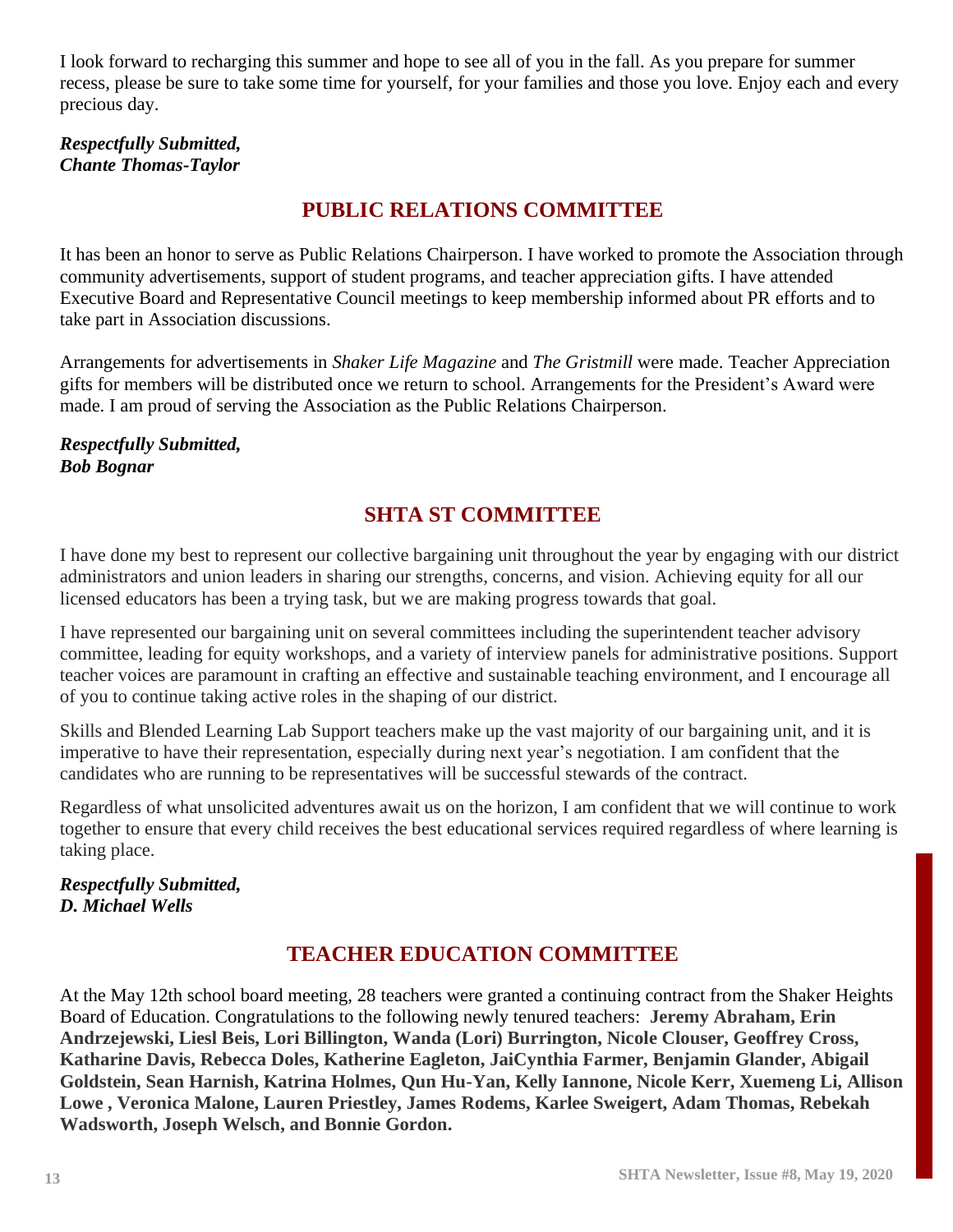The main purpose of the Teacher Education Committee is to be a liaison to help newly hired and non-tenured teachers. During this year, I answered questions from teachers to help their understanding of requirements needed to obtain a continuing contract in the Shaker Heights City School District. I answered questions regarding maternity leave. I created an information packet for new teachers. Within this information, I addressed specific parts of the SHTA contract that were especially important to new teachers and those without a continuing contract.

I feel that even though I am an experienced teacher, there are always fresh ideas to learn from newer teachers. As educators, we should never stop learning from our students and from each other. Thank you for this opportunity to work on behalf of the Association. Wishing you a smooth end to this very challenging year.

#### *Respectfully Submitted, Lisa Hardiman*

## **SOCIAL COMMITTEE**

We have had a busy year with ups and downs, made easier because of the support that we provided to one another! I am hopeful that you enjoyed *fellowshipping* with your colleagues at some of our events. If you have yet to join us, please consider coming out next school year!

In September, we had our Back to School SHTA Happy Hour at Bottlehouse Brewing in Cleveland Heights. It was a fantastic opportunity to reconnect with friends! We had our Holiday Happy Hour at Slyman's Tavern in Beachwood in December. We were thrilled with how many of you came to celebrate the holiday season with us!

Due to Covid 19 and our extended school closure, our Annual District Recognition Reception has been cancelled. Dr. John Morris, our Association President, will award a SHTA member with the SHTA Service Award for the 2019-2020 school year.

Have a great summer! Relax and stay safe!

#### *Respectfully Submitted, Selena Boyer*

## **LEGAL AID COMMITTEE**

This year has been a quiet year for the Legal Aid Committee. Thanks to the hard work of our SHTA officers and council representatives, we have avoided the need for legal aid this year. This is always a good thing. Thank you for working tirelessly and collaboratively to solve any issues which have come up in our schools this year.

I am fortunate to have had many opportunities to learn and grow professionally this year. In September, I had the chance to listen to Randi Weingarten speak about teacher evaluations with the Cleveland Teachers Union. On a crisp November day, I enjoyed going to the City Club of Cleveland, for the first time, to listen to Steven Greenhouse. Greenhouse spoke on the importance of unions in creating workplaces which treat workers with dignity. He also spoke of how unions have historically supported the growth of the middle class. I enjoyed meeting members from unions all around Northeast Ohio at the Cuyahoga County Educators Summit, in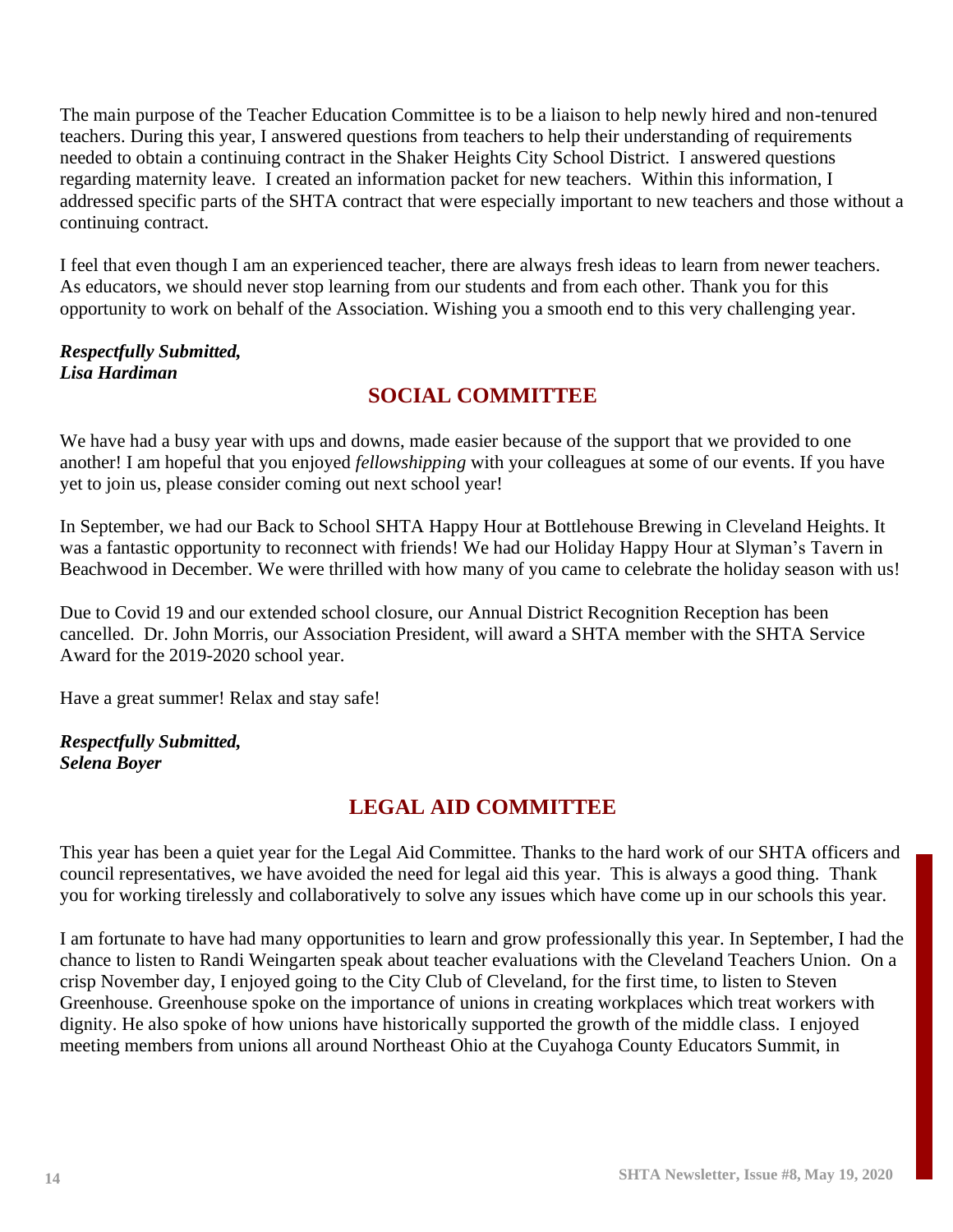February. The Summit discussed the EdChoice voucher program and worked on their position statement regarding EdChoice. And finally, I read and participated in discussions about the book, [How to be an Anti-](https://www.ibramxkendi.com/books-1)[Racist](https://www.ibramxkendi.com/books-1) by [Ibram X. Kendi.](https://www.ibramxkendi.com/blog) This book challenged me to look more deeply at my beliefs and biases about people and society. I highly recommend this book to anyone who has not read it.

*Respectfully Submitted, Cathy Grieshop*

## **The PAC of the SHTA COMMITTEE**

Public Education continues to be attacked all across the country. Through the [SHTA PAC Facebook page,](https://www.facebook.com/groups/218943172136501) I have posted information about these attacks and ways in which we can help fight for public education. I will carry on perusing many websites including the [Ohio Education Association,](https://www.ohea.org/) the [American Federation of](https://www.aft.org/action)  [Teachers,](https://www.aft.org/action) the [National Education Association,](https://educationvotes.nea.org/issues-and-actions/?_ga=2.16908665.1129794261.1589420852-2077830650.1587005411) [Public Education Partners](https://publiceducationpartners.org/news/) and the [Network for Public Education](https://networkforpubliceducation.org/) this summer to find the latest information and ways to take action to be shared with you.

Throughout the year, I've contacted Representative Janine Boyd's office to keep up with the progress of Aisha's Law (Ohio HB 3), which has been revised and assigned to a house committee. You can read the comparison of the original bill and the substitute bill [here.](https://www.legislature.ohio.gov/download?key=12064&format=pdf)

This past fall, I congratulated Emmit Jolly and Jeff Issacs on winning their seats on the School Board. I organized and hosted the Board of Education candidate discussion panel and I passed out election literature at the polls on Election Day.

The growth of the EdChoice Voucher program is currently on hold and hopefully will shrink in the future. I helped to organize and facilitate a postcard writing project against EdChoice along with Carole Kovach, Stacey Steggart and Bill Scanlon. Thank you to Carole, Stacey and Bill for your time! Shaker Heights teachers wrote and sent more than 150 postcards to the EdChoice house committee and to Representative Larry Householder. Awesome job! Keep speaking up!

It is my pleasure to serve you in these SHTA positions. Please contact me if you have any questions or suggestions for me. I am here for you.

*Respectfully Submitted, Cathy Grieshop*

### **PUBLICATIONS COMMITTEE**

This has been a difficult teaching year for the district and myself. Our Association has risen to the occasion by pulling together and organizing to support each other. I am extremely lucky to work with such a fine faculty. While I have had to work harder this past years to communicate and update the Association, it has been worth it, for the gratitude members have shown.

I have formed, edited and distributed eight SHTA Newsletters to our Membership. I have also made sure that the newsletters are added to our website, [shtaweb.org.](http://shtaweb.org/) I have distributed our Newsletter to retired members, school board members, administration and community members. I have written editorials and have worked with members on their own editorials for the newsletter. I have worked with our amazing editing staff, Dr. John Morris, Dr. Becky Thomas and Chris Cotton, to make sure I have dotted all my I's and crossed all my t's. I want to personally thank them for their service.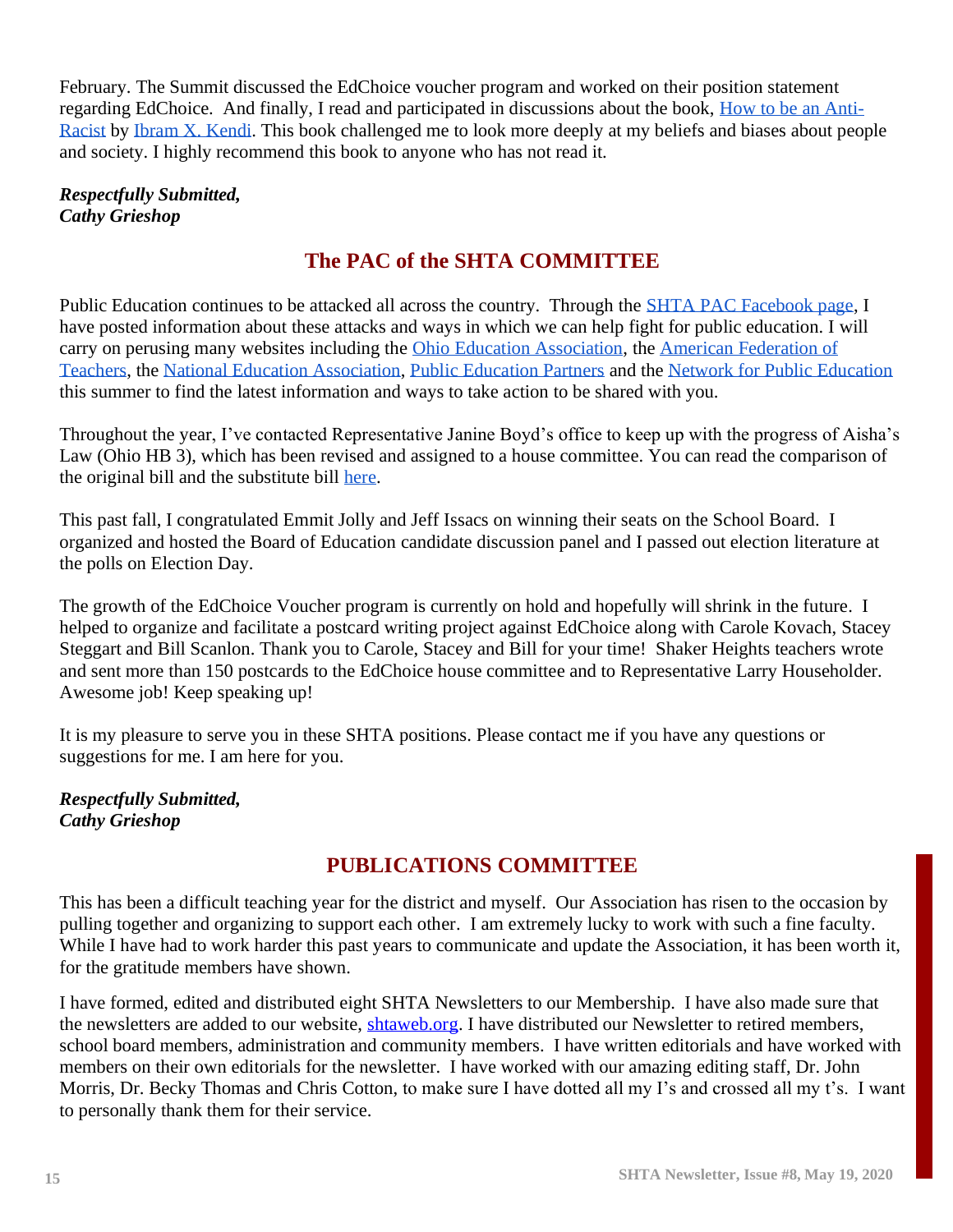I have updated our Facebook page and Twitter account. I have sent reminders and updates to our Membership throughout the year through email.

I enjoy the responsibility of working for our membership. Please feel free to contact me any concerns or opinions at **glasier** a@shaker.org or #6168.

*Respectfully Submitted, Andrew Glasier*

## **SICK DAY TRANSFER SPECIAL COMMITTEE**

Our pilot program for Sick Day Transfers is now complete. In this first year, there was one SHTA member who was able to take advantage of it and receive uninterrupted pay due to the generosity of the colleagues at this member's building. At this point, we will collect all of the data from the Pilot Program and analyze it for presentation at the next contract negotiations. The Sick Day Transfer Committee would like to thank the Administration, especially Treasurer Bryan Christman, for the role they played in this process. Thanks also goes out to Addie Tobey and Michael Wells for their roles in this process. We look forward to hearing feedback from members and the Administration about this benefit and how we might continue to implement it. If you have any comments, criticisms, or suggestions, please send them to schmidt  $j\omega$ shaker.org for consideration. Thank you.

#### *Respectfully Submitted, James Schmidt*

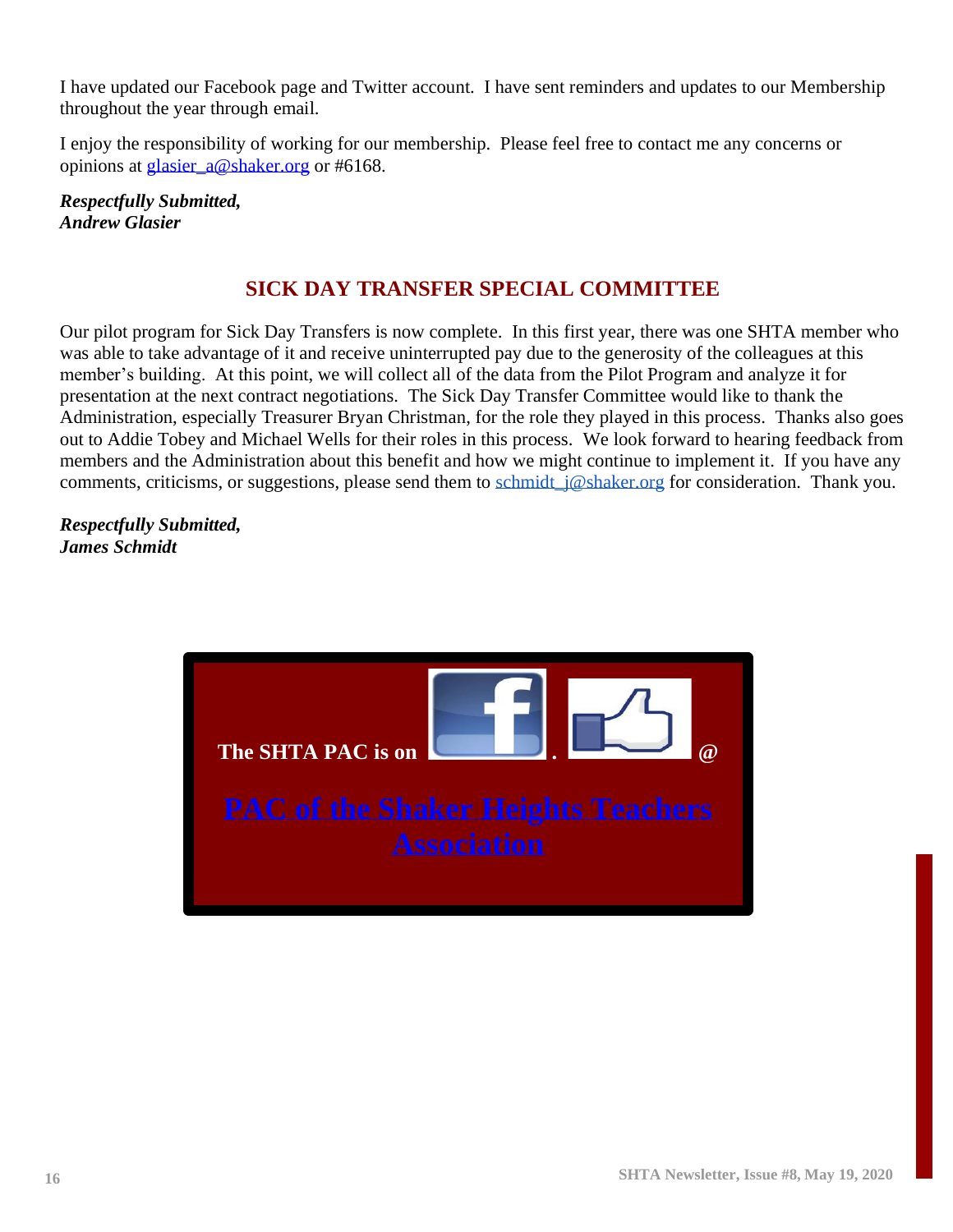## **MINUTES FOR THE REPRESENTATIVE COUNCIL MEETING MAY 11, 2020: Virtual ONAWAY SCHOOL**

**SHTA President, John Morris** started the May 11th Rep. Council Meeting at 4:30P.M. **Dr. Morris** welcomed SHTA members to our Google Hangout Meeting.

**MINUTES** from the April 13, 2020 Rep. Council meeting were accepted and approved. Motion made by James Schmidt and Seconded by Tim Kalan.

#### **Administration Report**

#### **Dr. David Glasner, Superintendent was present to share a report from Central Office**

- Nice to see everyone and thank you so much for your work.
- Meeting with PTO Officers, strong praise for all the work that is happening in the buildings.
- Planning full steam for wrapping up this school year, there will be opportunities for staff to get into the buildings to drop things off or pick things up in a safe and healthy way.
- Planning for the summer, SELF programming will not be taking place. Working on putting together virtual programming for students.
- Staff survey will be coming out soon to collect interest and availability to help create and lead summer virtual programming.
- Waiting for guidance for the re-entry of school in the fall. Hopefully, we will have more information soon.

#### **Crystal Patrick, Interim Human Resource Director was present to share a report from Central Office**

She thanked the membership for all of their diligence and hard work. I see it as a staff member and a parent. Thank you and we appreciate you.

#### **P.T.O. Report**

#### **No PTO Officer present to give report**

#### **Officer's Report**

*President, John Morris*

- Communicated regularly with Superintendent Dr. David Glasner.
- Worked on evaluation issues with Lena Paskowitz, Andrew Glasier, Addie Tobey, Tim Kalan, Deanna Clemente-Milne and Megan Dora - Thanks for their work
- Updated SHTA Facebook Page with Publications Chair Andrew Glasier.
- Updated CCES Facebook Page.
- Communicated with Middle School member about the calendar-issues have been addressed by the district.
- Communicated with all other collective bargaining units in the district to make sure they are doing okay.
- Attended ZOOM meeting with Finding Leaders.
- Helped a member with a parent communication issue.
- Spoke with Vice President Matt Zucca and Secretary Darlene Garrison about elementary concerns.
- Spoke with Past President Becky Thomas after the School Board meeting to get an update on school board issues .
- Spoke with PR&R chair Mike Sears about supplemental issues.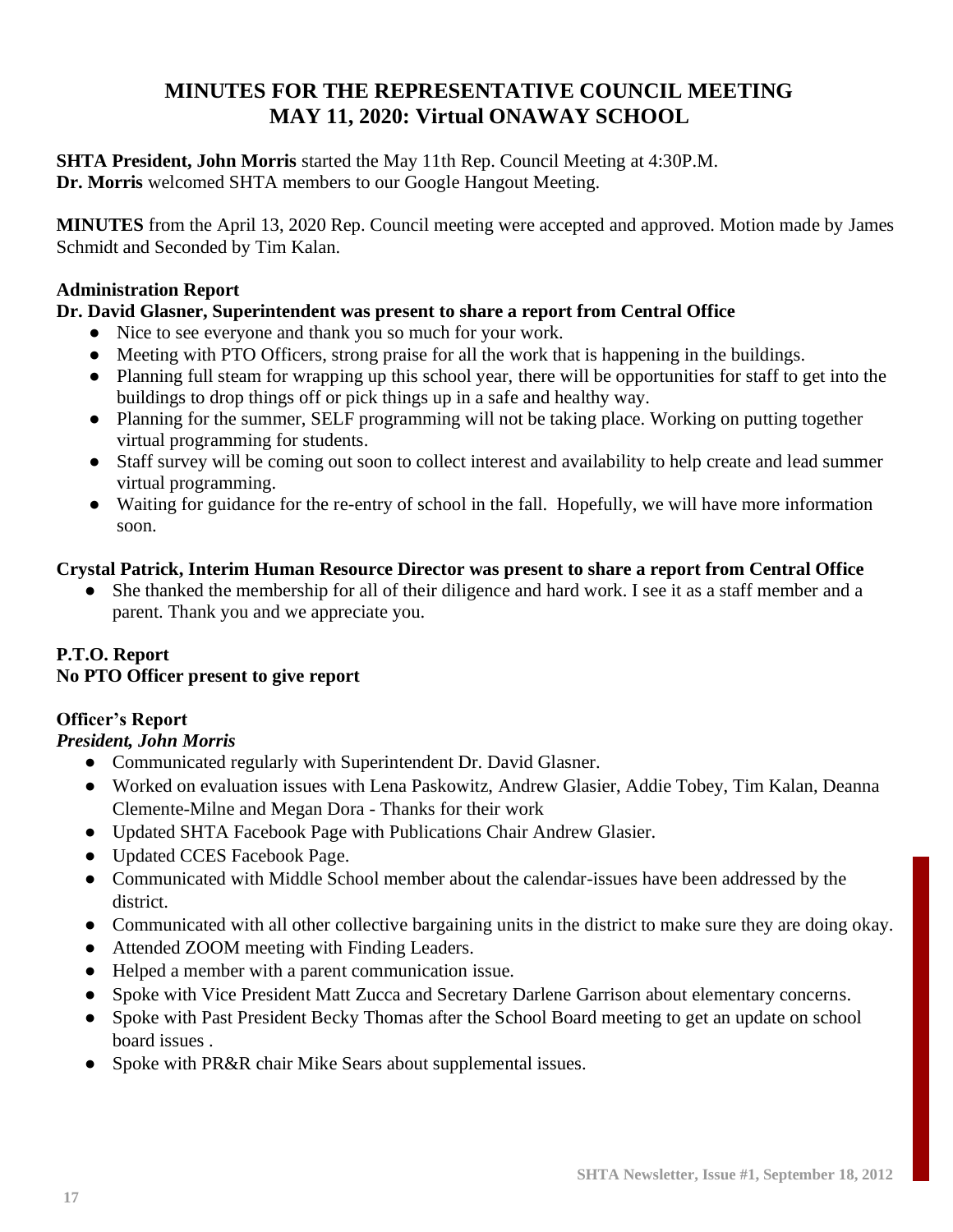- I met with Treasurer Bill Scanlon to sign off on investment paperwork.
- Consulted with a Special Education Member who had a legal concern with Special Education Chair Tito Vazquez.
- Met with members of CCES via ZOOM to discuss common concerns.
- I will be working on a draft of safety recommendations for re-entry into the schools for the fall with CCS this week.
- Consulted with SHTA Legal Counsel Susannah Muskovitz on legal issues.
- I worked on a MOU with Chief Operating Officer Jeff Grosse on extending job share and reduced schedule deadlines by May 8th. Those decisions should have been announced to you.
- Worked on Supplemental Contract survey concerns.
- Communicated with Chief Operating Officer Jeff Grosse on Support Teacher grievance along with Support Teacher Chair Michael Wells.
- Helped a member with a disability concern.
- Spoke with Assistant Principal Doug Myles who is on the committee that is planning the re-entry for staff members back into the building to retrieve their items for the summer.
- Spoke with Secondary Curriculum Director Micki Krantz about our Professional Day schedule at the end of the year.
- It is my pleasure to announce that the President's Service award winner is High School Head Representative and Sick Day Transfer Committee Chairperson James Schmidt.

#### *Vice President, Matt Zucca*

- Met with the Investments Committee on a virtual meeting at the end of April.
- Will continue to make Fellowship Grant disbursement through the summer vacation.
- Contacted Fellowship winners and informed them of the new process.
- Discussed concerns about the K-4 elementary report cards.
- Worked with a committee to discuss the role out of one to one devices for K-4 students.

#### *Secretary, Darlene Garrison*

- Shared attendance records for 2019-2020 Executive Board and Rep. Council Meetings.
- Shared and discussed Google Doc. for addresses of members. Payment for the 2019-2020 SHTA year will be mailed home.
- Please check the attendance record for accuracy, hours will be sent to Emily Rucker to record on My Learning Plan.

#### *Treasurer, Bill Scanlon*

- Met with the Investments Committee virtually and consulted with our Edward Jones advisor.
- I will be writing the checks for everyone's meetings.
- Talked with accountants and got the paperwork finished. They sent the financial report from the last fiscal year if anyone wants a copy.
- Shared budget last meeting and the proposed budget.
	- Financial explanation Edward Jones over 1.2 million.
	- Budget discussion area only changes are \$25,000 legal and we only used \$5,000. So, we will change legal from \$25,000 to \$10,000.
	- Negotiations next year, traditional to put \$50,000 in the column.

#### **Executive Board Reports**

#### *Past President, Becky Thomas*

- Attended April 22nd Finance & Audit ZOOM meeting
- I will be attending tomorrow's Board of Education Meeting.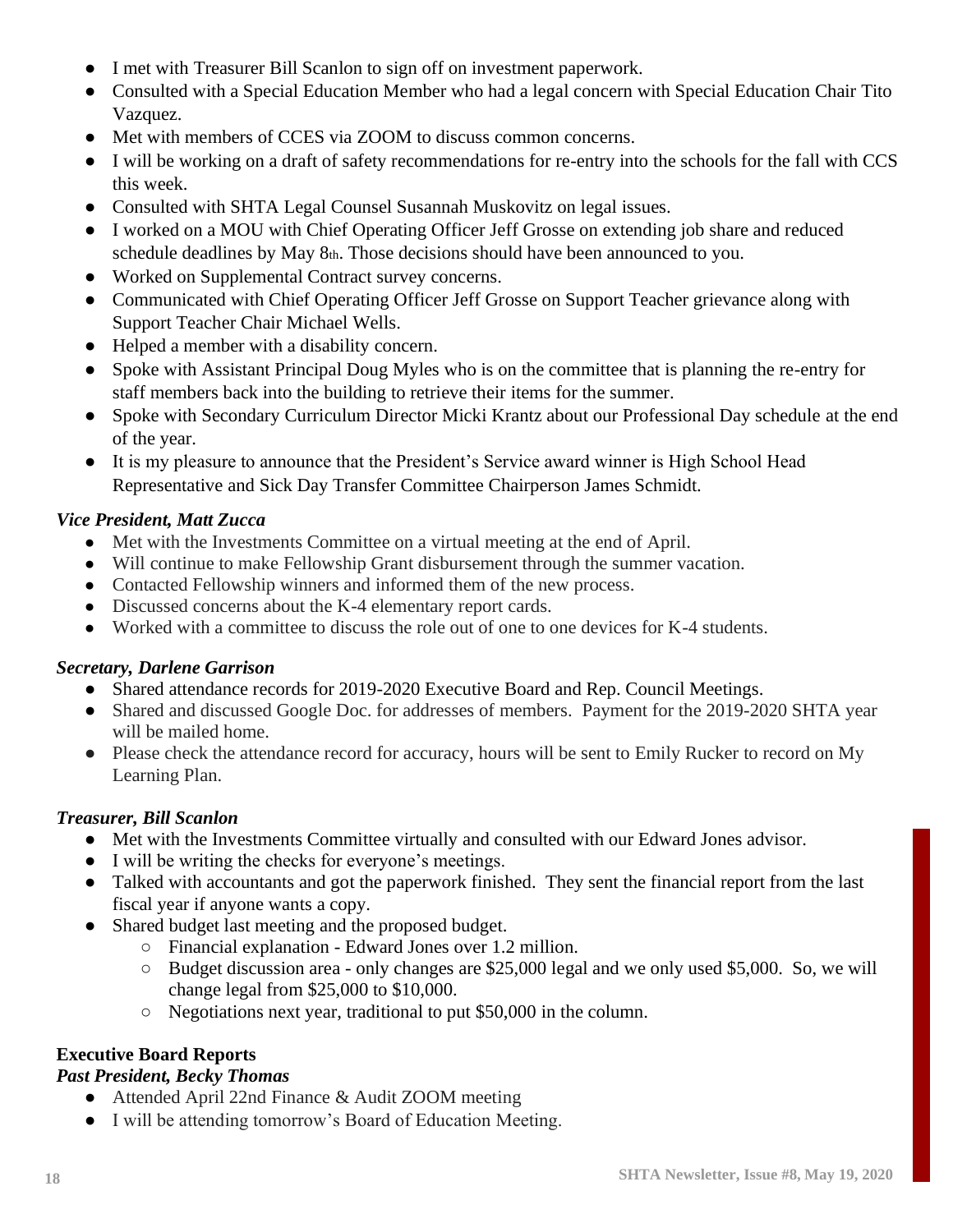- John Schwartz, PE teacher at the high school will be retiring after 40 years of teaching.
- Continuing Contracts will be given to 28 teachers. Support Teacher Bonnie Gordon will be receiving her Continuing Contract.
- Will attend the May Finance & Audit meeting
	- Should be an interesting meeting Governor issued immediate cuts.

#### *Teacher Education, Lisa Hardiman*

• There will be 28 teachers recommended for Continuing Contracts at tomorrow night's Board Meeting and they will be receiving congratulatory letters.

#### *Support Teachers, Michael Wells*

- Participated in an HR panel interview session with leaders.
- Worked with John Morris on a Support Teacher Class Action Grievance that we hope to have a response to this week
- Working with a Support Teacher on clarifying a sub pay that she was not compensated for.
- Attended the latest Teacher Advisory Committee meeting.

#### *Membership/Elections, Chante Thomas and James Schmidt*

- James Schmidt will be working on elections
	- o Will need names from individual buildings
- Thank you for the support Chante Thomas

#### *Policy, Tim Kalan*

• Talking to members about the K-4 Report Cards

#### *Public Relations, Bob Bognar*

- We will be able to get the award out to James Schmidt with just a few changes.
- Teacher Appreciation gifts will be underway and we will distribute those in the fall.

#### *Evaluation, Lena Paskewitz*

- Continue to work positively and collaboratively with administration on evaluation concerns.
	- o All members who have formal evaluations completed and want it to count this year, contact your principal to make sure you will not be marked with the COVID exemption.
- OTES 1.0, if you are doing peer evaluation next year, make sure that you maintain your credentials. Take your test if you get that email.
- There will be online Bridge training. You will not need it for next year but it is recommended that you take it and get it done.
- I took part in the Teacher Advisory Committee.
- Attended a webinar with ESC on evaluations.

#### *Legislative, Dave Klapholz*

● Because the state and federal legislatures have gone into hibernation due to the pandemic, the Legislative Committee has no report.

#### *Publications, Andrew Glasier*

- Congratulations to Kathleen Fleming, Beth Portner, & Keith Szalay for winning the second round of the #SHTAextendedschoolclosure2020 contest.
- Updated Facebook and Twitter accounts with excellent pictures of members working hard and missing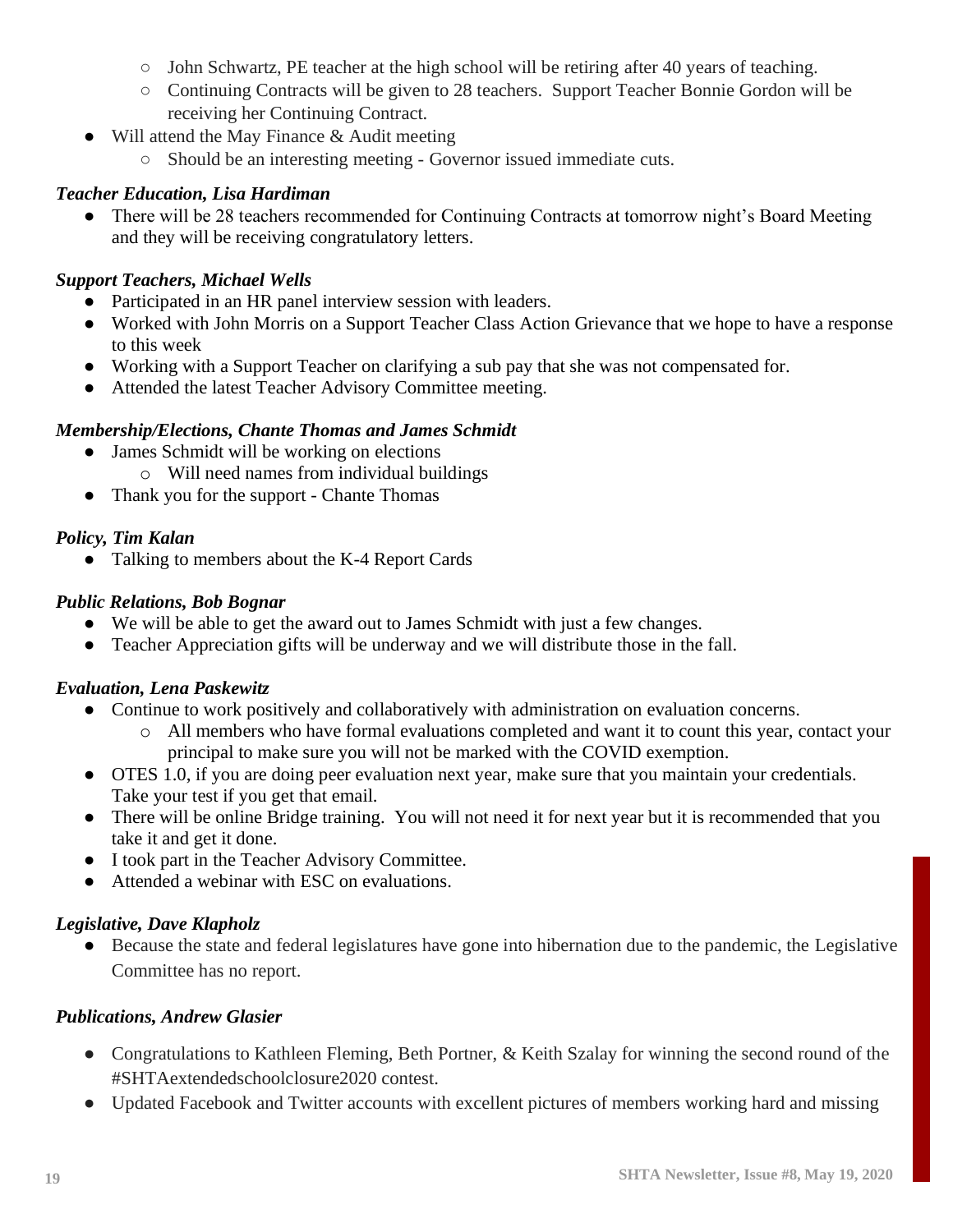our students.

- Will do an end of the year SHTA T-shirt day for members to say goodbye to students.
- Sent out SHTA newsletter and posted to SHTAweb.org.
- Have 2 editorials this month, both from SHHS members.
- I need the end of the year report from the Executive Board by Wednesday.
- Peer Evaluations: have contacted HS principal Eric Juli about this year completion of a few evaluations and next years' Peer Intent forms.
- Issues: had several members contact me about the Supplemental Survey. They found it insulting.
- Suggestion: we have been dealing with many issues with administration that would not have occurred if they knew the contract better. I am suggesting a Contract Book Club for administrators this summer.

#### *Social, Selena Brown*

● No Report

### *Legal Aid, Cathy Grieshop*

- No Report
- PAC continues to read and frequently check the network for public education (OEA, NEA, IFT sites) to see what's going on. Try to post the links on FaceBook and put links in the newsletter.

#### *Professional Rights and Responsibilities, Mike Sears*

- Supplemental survey sent out in March/April to write your job description so that in the future, the description will be with the supplemental.
- It was decided that a different survey from the supplemental committee be sent out over the summer just to see if some of the clubs and activities can be done virtually.
	- Then the Senior Leadership Team asked HR to send out another survey in May to all supplemental holders for 2019-2020 school. The survey was asking what they have been doing since March 13th to earn their supplemental pay. Collect enough information as possible so that people could get their full supplemental as long as the work was completed.
- Supplemental Committee meeting scheduled for May 22nd.
- Insurance Committee meeting on May 15th.
- Assisted members with caregiver leave and maternity leave.
- Consulted with Middle School reps. about continuing contract issue.

#### *Special Education, Tito Vazquez*

- I had my monthly meeting with Director of Pupil Services Elizabeth Kimmel on 04/28/20.
	- We discussed the expectations and requirements of I.S.'s and grading for students for this marking period.
	- We also discussed the clarification of the timeline for getting paperwork done for all Intervention Specialists and Special Education Department. It was explained that the Secretary of Education (she who will not be named) had enforced a hard deadline in regards to All documents. Absolutely NO leeway.
	- We also spoke on the role that paraprofessionals will play in the new distance learning for our students. It was discussed that some will be doing more than others based on their needs per students and teachers needs/expectations.
	- Finally, we discussed the importance of balancing the distribution and equity of caseloads for ALL Intervention Specialists.
- I consulted with John Morris concerning a member and a discipline concern.
- I participated in the SHTA meeting via Google Hangout.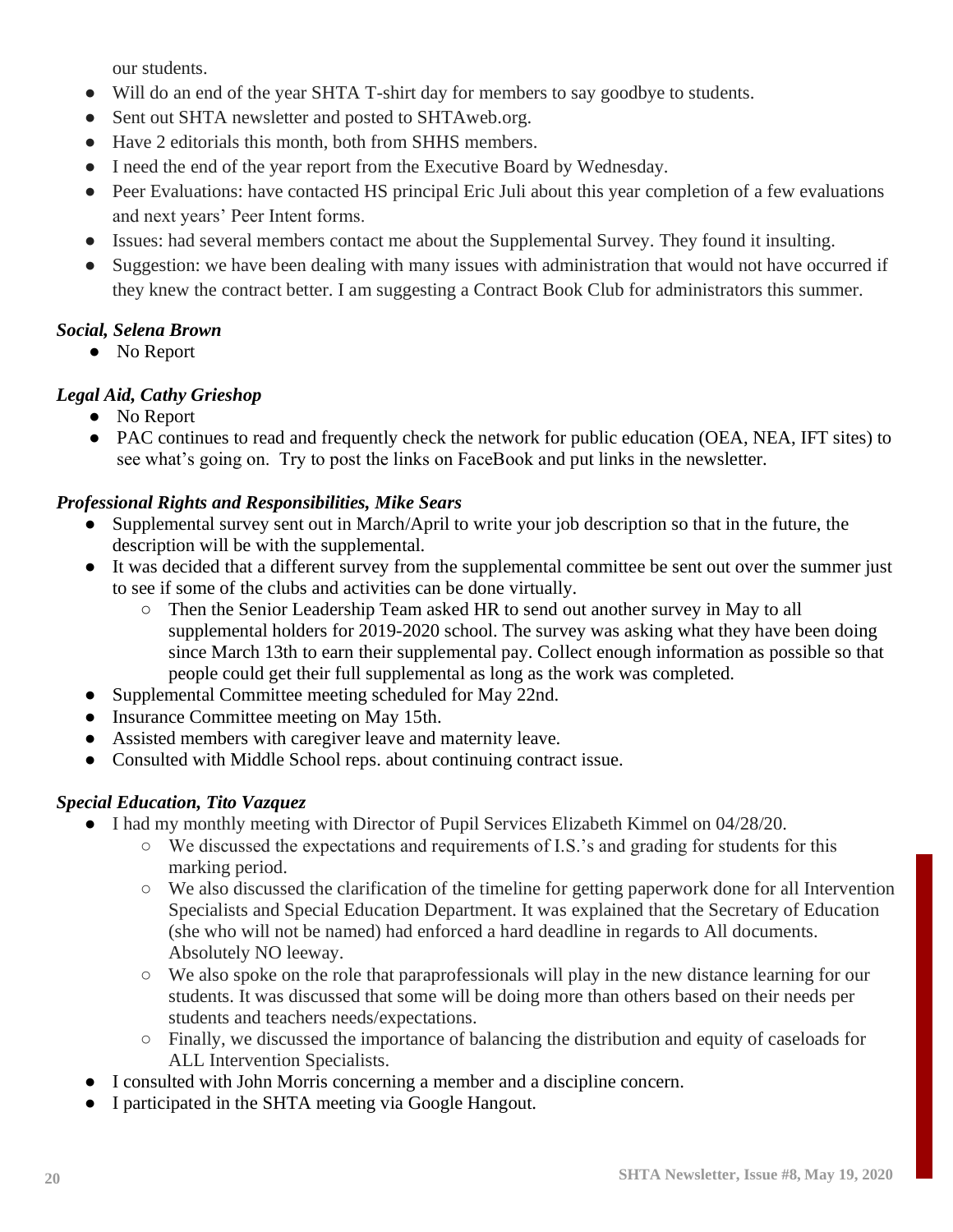- I covered emails and phone calls about the amount of extra work that is required for an Intervention Specialist due to the "New Normal".
- I supported an Intervention Specialist over an issue with parent expectations.

#### *Sick Day Transfer, James Schmidt*

• Last report, we are at the end of the year, the pilot program will be completed. We will use the data in negotiations. Hopefully, we will see this again.

#### **Building Representative Reports**

#### *Boulevard, Angela Anderson*

- No Report
- District tech issues that we are still experiencing
	- o John Morris has talked to Dr. Glasner, pilot program hopefully this summer to introduce better laptops to teachers.

#### *Fernway, Victoria Goldfarb*

- Principal Chris Hayward has been very supportive of staff.
- I have reached out to members.
- Spoke to Vice President Matt Zucca regarding a privacy matter.

#### *Lomond, Steve Smith*

- Working with admin. regarding issues related to tech and the internet, like everyone else.
- Waiting for clarification on the logistics of May 15th and May 22nd.
- Thank you to PTO, Principal George Clark and Assistant Principal Tina McCauley for the awesome Teacher Appreciation gifts.

#### *Mercer, Nicole Cicconetti*

- Emailing SHTA members on a weekly basis to check in.
- Currently assisting 2 members with maternity leave questions, and looking forward to additional assistance from Mike Sears.
- Questions/Concerns from staff about home technology for next school year; will there be upgrades to teacher computers and/or reimbursement for purchases teachers make to help ensure effective teaching and learning.

#### *Onaway, Paula Klausner*

- I have met with a SHTA member about maternity leave guidelines
- Meeting with the other nurses about how we are going to open safely in the Fall. No definite plans yet
- Met with a member about concerns with the K-4 Report Cards

#### *Woodbury, Angela Goodrum*

● No Report

#### *Middle School, John Koppitch*

- I had many conversations and email exchanges with SMS Principal Ms. Miata Hunter to ensure that all candidates that were eligible for continuing contracts achieved their tenure.
- All candidates who were eligible achieved tenure this year.
- There was some confusion about the 4th quarter grading policy and the expectations for synchronous learning during office hours. Erika and John met with Ms. Hunter for clarification.
- Questions still remain about students who are not completing work.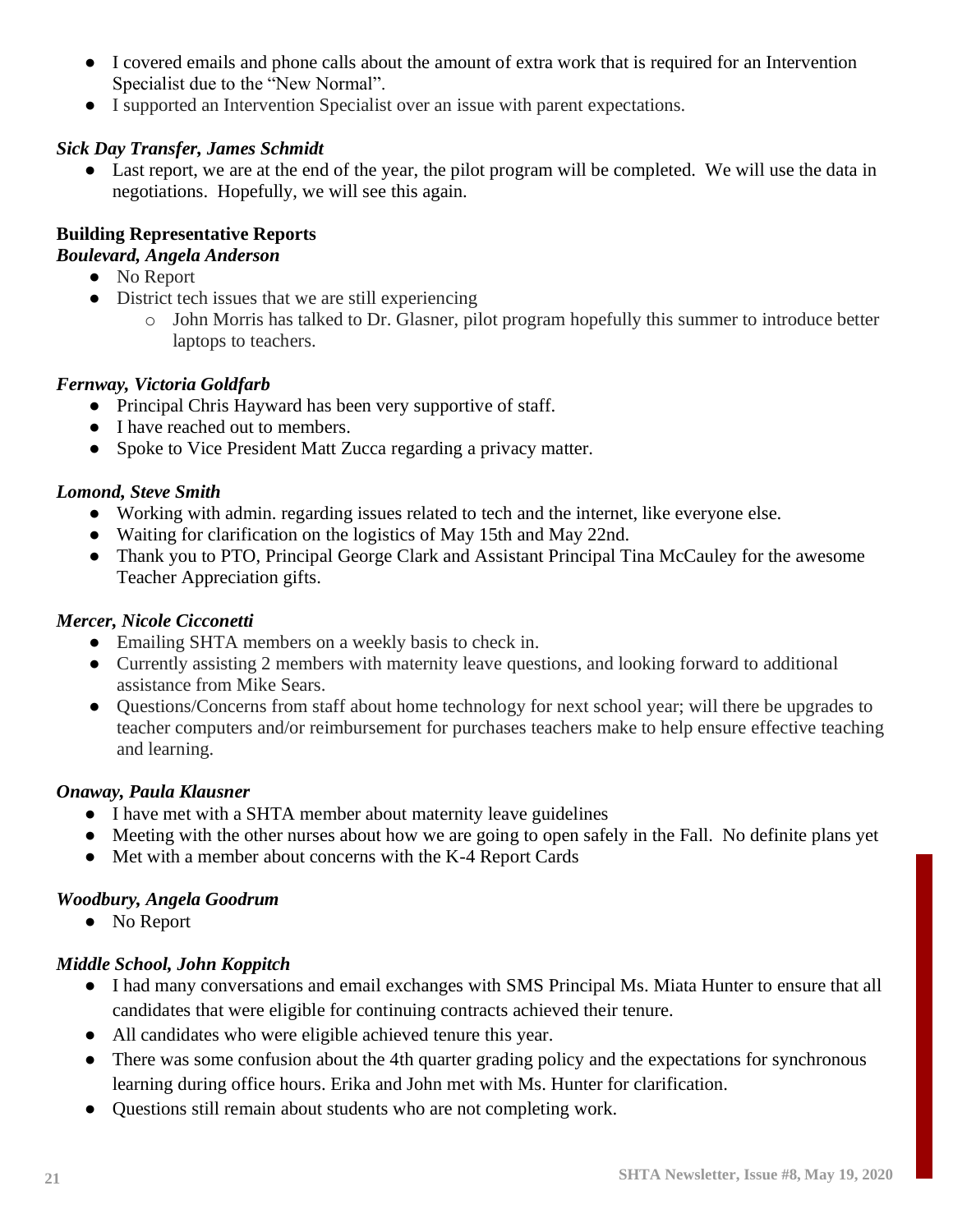#### *High School, James Schmidt*

- Thank you so much for the Award John.
- I have been working with Principal Eric Juli on clarification about the grading system and the grading policy.
- Working with a member to make sure that her maternity leave ended last week and she is back at work full-time now.
- Working to make sure that the teachers who are up for their Continuing Contract receive those contracts.
- Working with Principal Eric Juli on plans for our orientation which is tentatively scheduled for the day before we go back - trying to figure that out.

#### **Old Business**

● None

#### **New Business**

- Motion to increase the rate for salaried SHTA members and the per meeting stipend for Representatives by 1%. made by Robert Bognar and seconded by Cathy Grieshop.
	- o The motion passed without opposition.

#### **Good of the Order**

• President John Morris - Thank you everyone for being present and active. Thank you for being supportive to our families & students during this challenging time. Congratulations again to James Schmidt being awarded the President's Service Award.

#### **Motion for Adjournment**

• Motion made by James Schmidt and Seconded by Bob Bognar

#### **May 11th Rep. Council meeting was adjourned at 6:09PM.**

*Respectfully submitted, Darlene Garrison*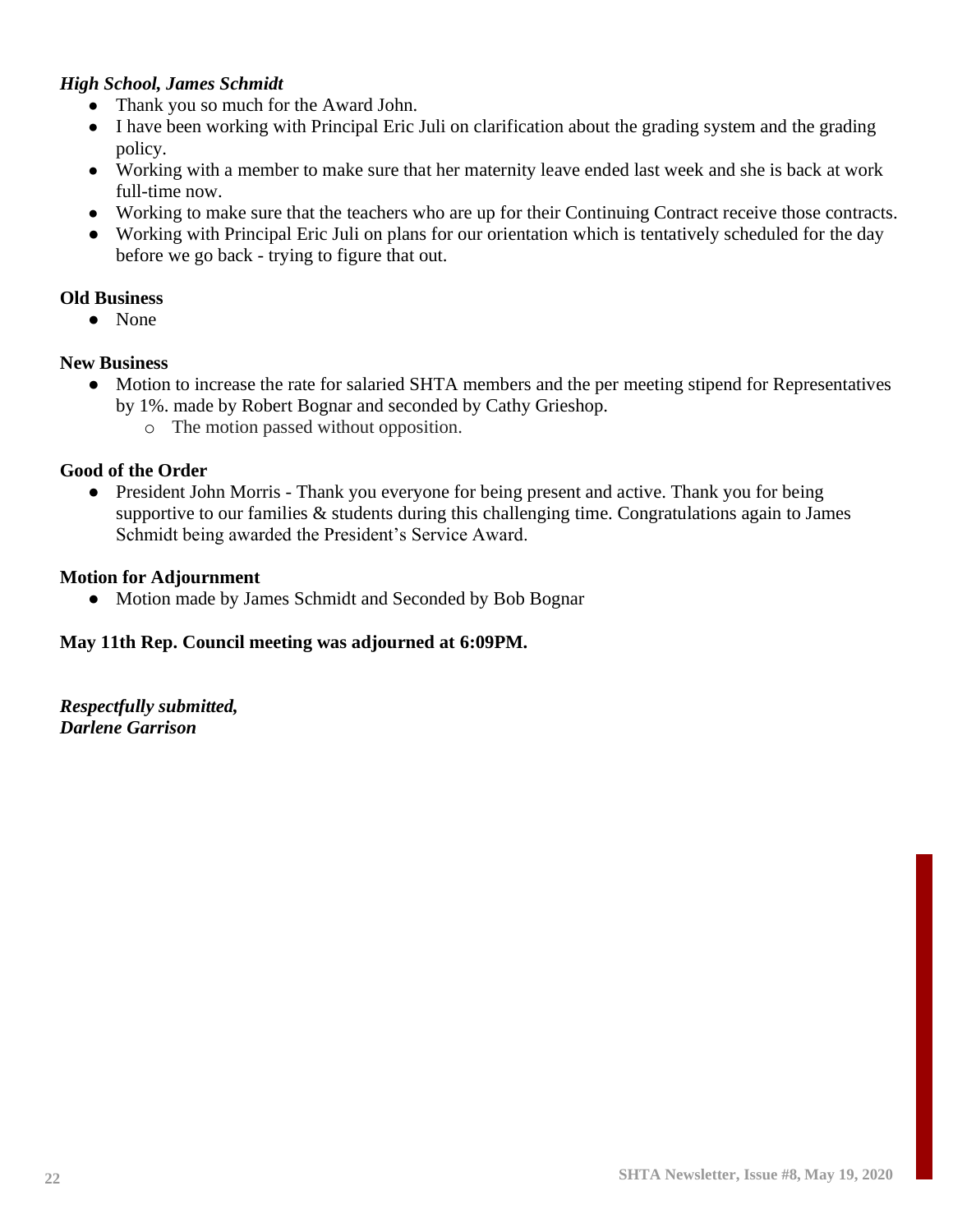



**The SHTA April Representative Council Meeting at Virtual Onaway School.**

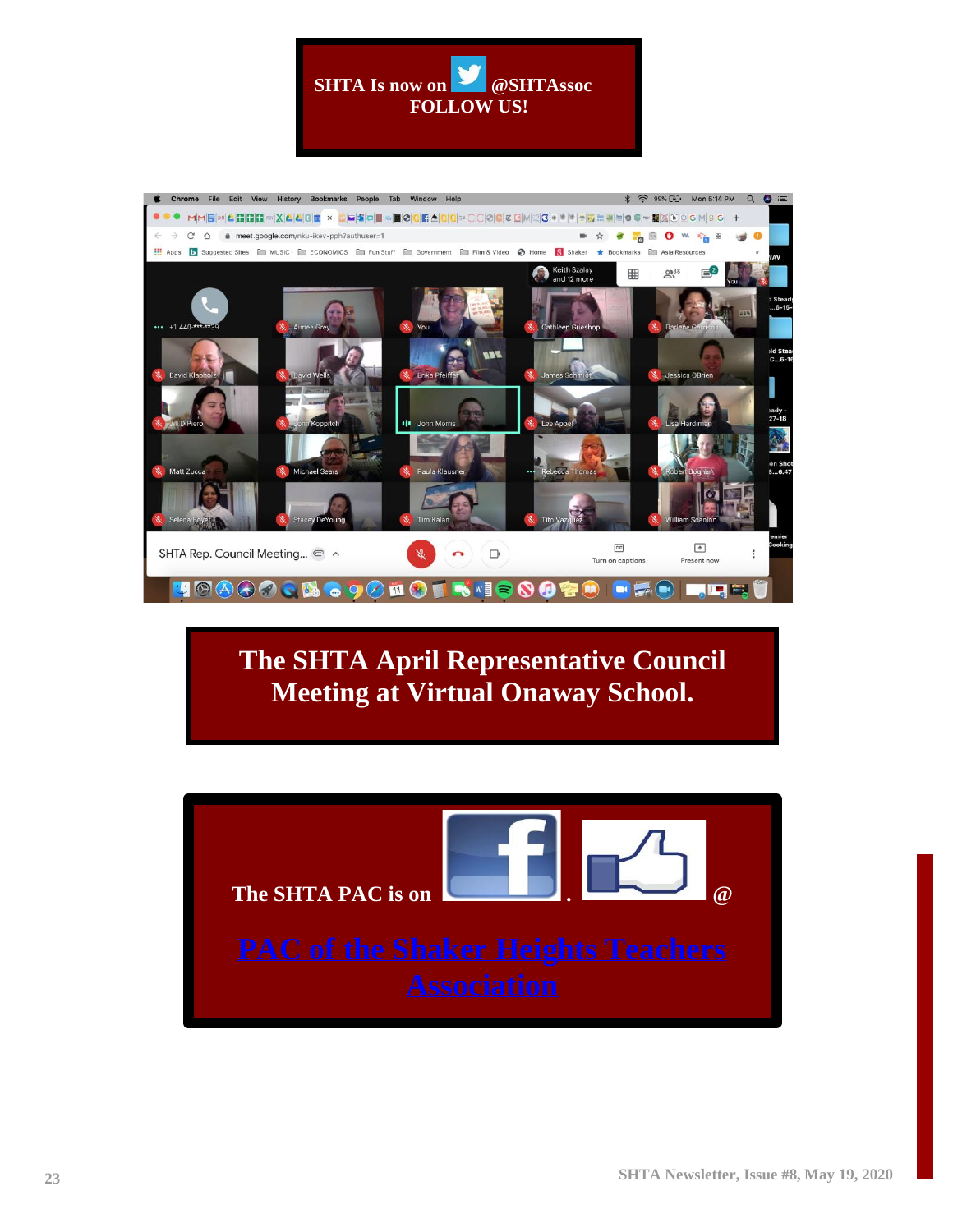## *A MEMORIAL TO MY MENTOR, BAIRD WEIHE*

*This newsletter is a publication of the Shaker Heights Teachers' Association, an independent organization of professional educators in the Shaker Heights City School District. Signed editorials represent the opinion of the author(s) and may or may not reflect the thinking of other officers or members of the Shaker Heights Teachers' Association. Members and friends of the Association are invited and encouraged to express their opinions or share information via this newsletter.*

Losing someone in the time of the coronavirus means the absence of friends during mourning. In other times, there are friends to share talks and remembrances; to sit together at the memorial; to see all of the others walk in who shared your admiration and enjoyed a comradeship with the one now gone forever.

Bair Wiehe was my mentor. I was fresh out of graduate school, so young that I was known by first name by many current students. I was repeatedly mistaken as a student no matter how many old lady pieces I purchased at Talbots and TJMaxx with every bit of paycheck not needed for loan payments. In 1996, I had a lot of learning to do about good teaching.

I really needed Baird as my mentor, and though I learned daily at lunch how to be a better educator than I had been the day before, he made me feel like his equal. We shared stories about our parents like buddies, even though he was just a few months older than my own mother. We made fun of our simple lunches; our daily sandwiches and his ever-present apple juice box.

But mostly, Baird was my mentor. He taught that patience and creativity and empathy can coincide in the most effective teacher. He taught that I could be myself in the classroom and be a stronger communicator because of being vulnerable. Baird taught this by listening, sharing, and being all of those things. He walked the walk.

He was the ultimate teacher leader, team player and daring innovator. Baird brought girls soccer to Shaker because, as he said to me, "I had already helped the boys out and the girls just needed to have a chance to get started." He worked as a team of 3 with Mrs. McGovern and Mr. McIntyre for over two decades supporting the start of one of the country's most innovative and most copied programs from Shaker: MAC Scholars. Why? Because Baird saw a need and filled it. He supported his colleagues to make Shaker a better place for students who simply needed the chance; who simply needed his support.

Baird cared deeply about engaging all of his students to take opportunities to learn with curiosity. There are simple things that he did (simple only if you could be as daring as Baird): he would ask students to give him 3 images or ideas, and return the next day with an original country song based on that image and SING the song to his entire class. He would assign his sociology students to observe WWF matches and take notes on the actions of the crowd. He reinvigorated the senior project program. And then there was country capitalism.

Country Capitalism is NUTS, and the most fun teaching and learning EVER. Basically, for a month or longer, each student either runs a business or serves as a member of government on a newly settled island nation. Every Friday, taxes and interest payments are due. The other 4 days, businesses compete for government contracts, buy and sell materials to build houses, roads and whatever else the class decides to do. Random audits could be common by government officials, and grades depend on keeping up a basic ledger and making a profit.

Ultimately, the class was organized chaos. The key was the quiet, teacherly moments. The coaching. The Baird touch.

Students learned how to pay taxes (or, as more than one class shared, how to keep two sets of books!), and how the government could make either a positive or a negative difference. Some governments built nuclear weapons to threaten other classes simultaneously engaged in Country Capitalism. Some governments built lots of houses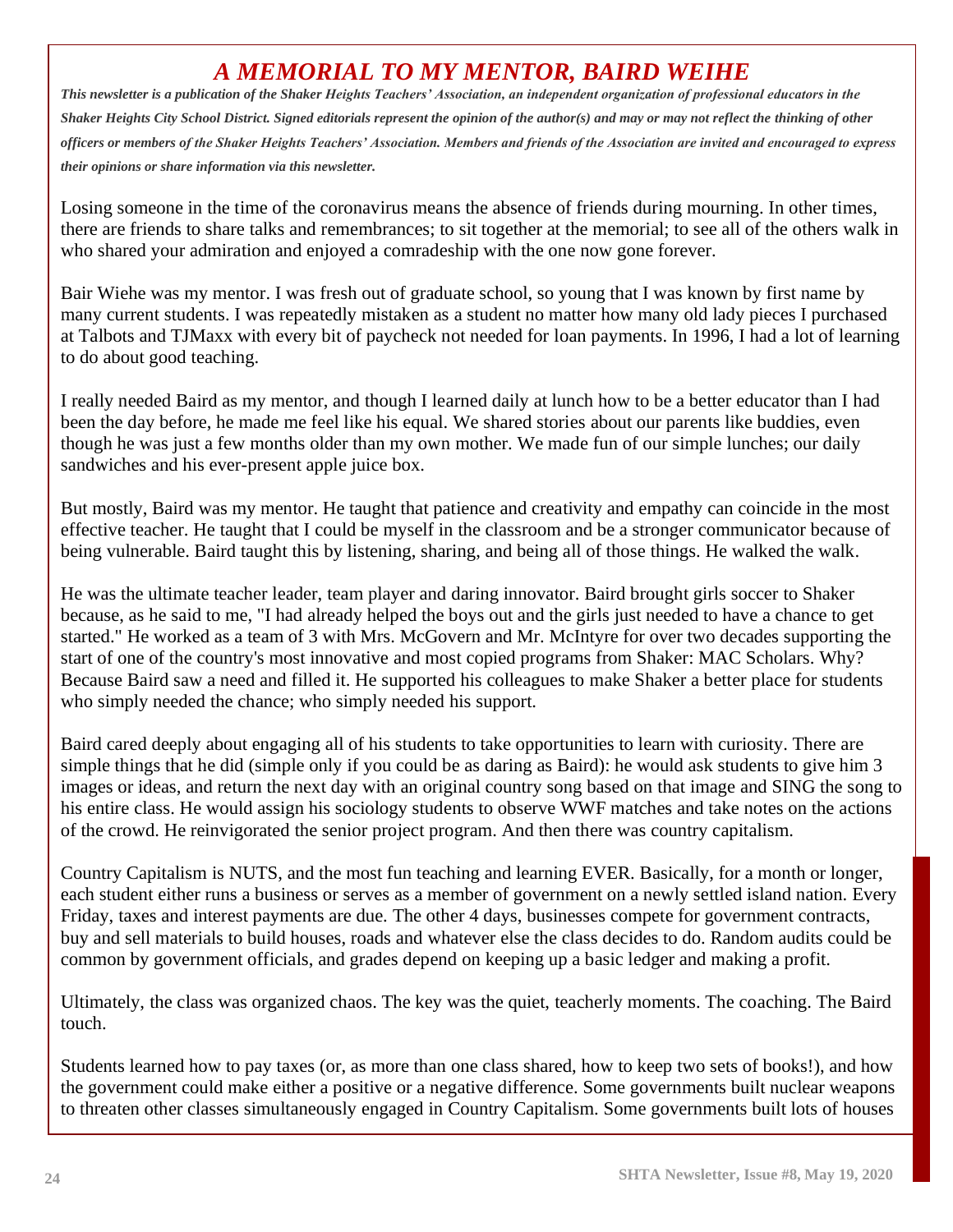and hospitals. These classes tended to fare better when Baird unleashed the inevitable hurricane or catastrophe to test the new country's ability to adapt to new circumstances.

The craziest part about Country Capitalism, which Baird had created in the late 1970s or early 1980s, is that he taught others how to lead it, too, in the late 1990s and early 21st Century. We ran Country Capitalism after spring break in U.S. Government, after the State Tests were completed and seniors needed something different in order to stay engaged--to even, honestly, find a reason to show up to class. Every lunch for weeks ahead of time the teachers discussed with Baird the mechanics of bookkeeping and the best way to teach its methodology. We discussed the best ways to motivate students to both compete and cooperate to be successful. We learned how to be great teachers. And every year, the students named Country Capitalism one of their best high school learning experiences.

Since Baird retired, the things he created  $\&$  co-created live on in new ways: Shaker Soccer for both genders stays strong; the MAC Scholars program, for boys and girls, is now in 4 buildings in Shaker and many schools around the country; some of us still teach Country Capitalism. Even more, Baird's students and the teachers he also educated, including one of his beloved sons, know that being the best teacher is an achievable goal. Like Baird, a teacher can create a strong team, foster innovation and stay ever engaged in the creation of opportunities for each and every student.

Though Baird is gone, he is always in my teaching, and the hearts of so many. [For a song, here's one from Norah Jones. This doesn't feel right without music.](https://youtu.be/HO8yy1Nj2lY)

*Sarah Davis Individual and Societies Teacher Bridges Director*

## *ON IMPROVISATION*

*This newsletter is a publication of the Shaker Heights Teachers' Association, an independent organization of professional educators in the Shaker Heights City School District. Signed editorials represent the opinion of the author(s) and may or may not reflect the thinking of other officers or members of the Shaker Heights Teachers' Association. Members and friends of the Association are invited and encouraged to express their opinions or share information via this newsletter.*

Hello, Dear Colleagues! As we work toward closing out this most unusual year, as we do our best to prepare our current students for their future teachers and our current teachers for their future students, as we try to help things feel as "normal" as possible in the face of incredible abnormalities, I've been reflecting on the (often misunderstood) skill of improvisation.

Improvisation is reliably included in music education standards but is sometimes brushed aside as less important than the "real" standards - something we get to if we have time, or once the actual work is done, or maybe if the student is interested in jazz. We tend to be (perhaps like other subjects and disciplines) focused on ensuring that our students can *comply* first, and maybe *create* later. Composing, improvising, creating - these are often positioned as rewards for students who are diligent about learning the basics with responsible attention to detail. We have this sort of unspoken hierarchy of values - they have to know how to play what's given to them, according to set standards, before we can let 'em loose. It's understandable. Who wants to hear the work of a violinist, or a writer, or a scientist who hasn't mastered the basics? How could that work be of value to anybody?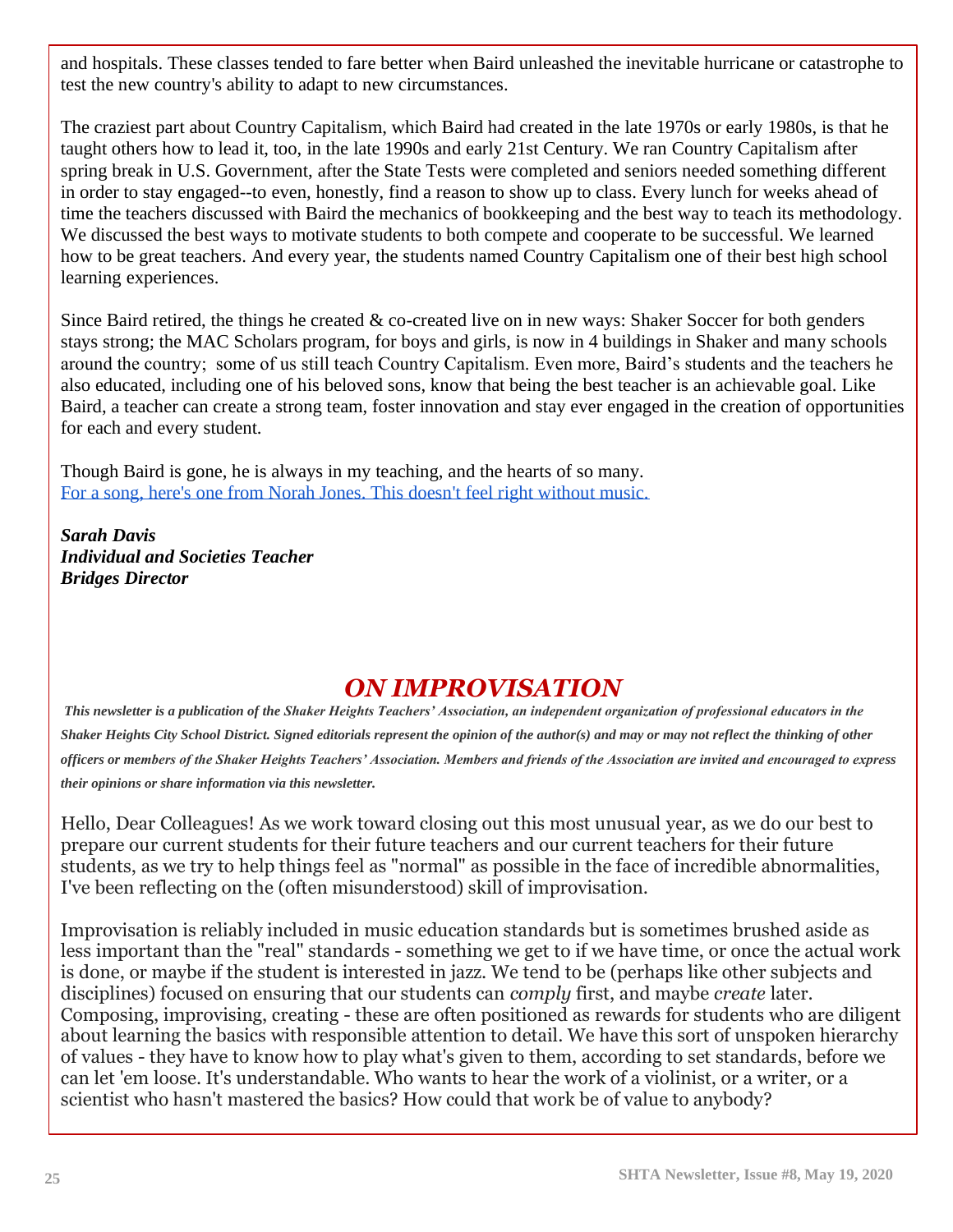But as we all know, children learn through play, and the heart of play is improvisation. I don't have to remind any of us of the absolutely enormous amount of critically important brain development that occurs as very young kids play and experiment without limits or expectations. As kids get older, we as teachers (and in some cases, parents), shoulder the responsibility of balancing play with structured learning. Structure and play. Kids need to have both, as do adults. It's sometimes hard to get the balance right, but I think we can all agree that work is more fun when it includes play. A spoonful of sugar, if you will.

Which brings me back to improvisation. It is a common misconception that improvisation is merely making stuff up, just doing whatever comes into your head and hoping for the best, all play and no structure. In fact, the best improvisers, the absolute masters, are and always have been hard-core virtuosi who know their instrument, their discipline, their craft in ways that most people would struggle to even comprehend. Charlie Parker practicing his saxophone for 15 hours a day. Mozart being able to play entire symphonies back on just one hearing. The people who can improvise, pivot, and create on the fly are often the MOST experienced, the MOST disciplined, the MOST adept. And it's a transferable idea. If you take what life gives you and make the best of it, if you act and think fast under unforeseen circumstances, if you envision possibilities for yourself that defy boundaries, you are improvising, and you are admirable.

As teachers, we improvise every day. I know that all of us are planners to some degree (my degree being probably a good bit chillier than most), but we are also improvisers. If we were lucky, we learned early in our training that a lesson plan is not legally binding and that you need to be able to roll with whatever happens in the moment. I would go further and say that it is helpful to skew *towards* being in the moment rather than in the lesson plan. I feel like that's where the absolute best stuff happens, but that's admittedly my bias. I'm sure many, many people do better with more structure. Regardless, we as educators are improvisers, and our recent body of work, in which we shifted rapidly to virtual learning while navigating a sea of ever-changing circumstances, has proven that we're awfully good ones. This does not surprise me in the least. The expertise and high professional standards held by our Shaker faculty and staff has always been one of my favorite things about working here. I regularly find something new to admire about my colleagues at Shaker, and it's a pleasure.

One of the important aspects of improvisation is the ability to not only pivot and think on your feet, but to accept new realities without judgement. Improv actors practice moving stories ahead through unexpected twists and turns by saying "Yes, AND." As we proceed through the uncertainties that await us about the end of the year, the summer, the fall, the future in general, we make it harder on ourselves (and on our educational partners) by saying "But." While we will undoubtedly continue to have tough discussions about how best to offer instruction and what to prioritize, and although we may fret when lessons and standards and traditions that were formerly considered indispensable and sacred are unceremoniously tossed aside, we must be willing to accept that things will be different. I find it helpful to frame any anxieties, or frustrations, or uncertainties, or questions I may have by beginning with "Yes, and" rather than "But." The difference in tone and possibility is striking.

| Student: | I couldn't do any work this week.                                           |
|----------|-----------------------------------------------------------------------------|
| Teacher: | But if you don't do it, you'll fail and/or not graduate.                    |
|          | But all of the other students were able to do it.                           |
|          | But if you had managed your time better, you wouldn't be in this mess.      |
|          | But you haven't done anything all year, so I can't give you any leeway now. |
|          |                                                                             |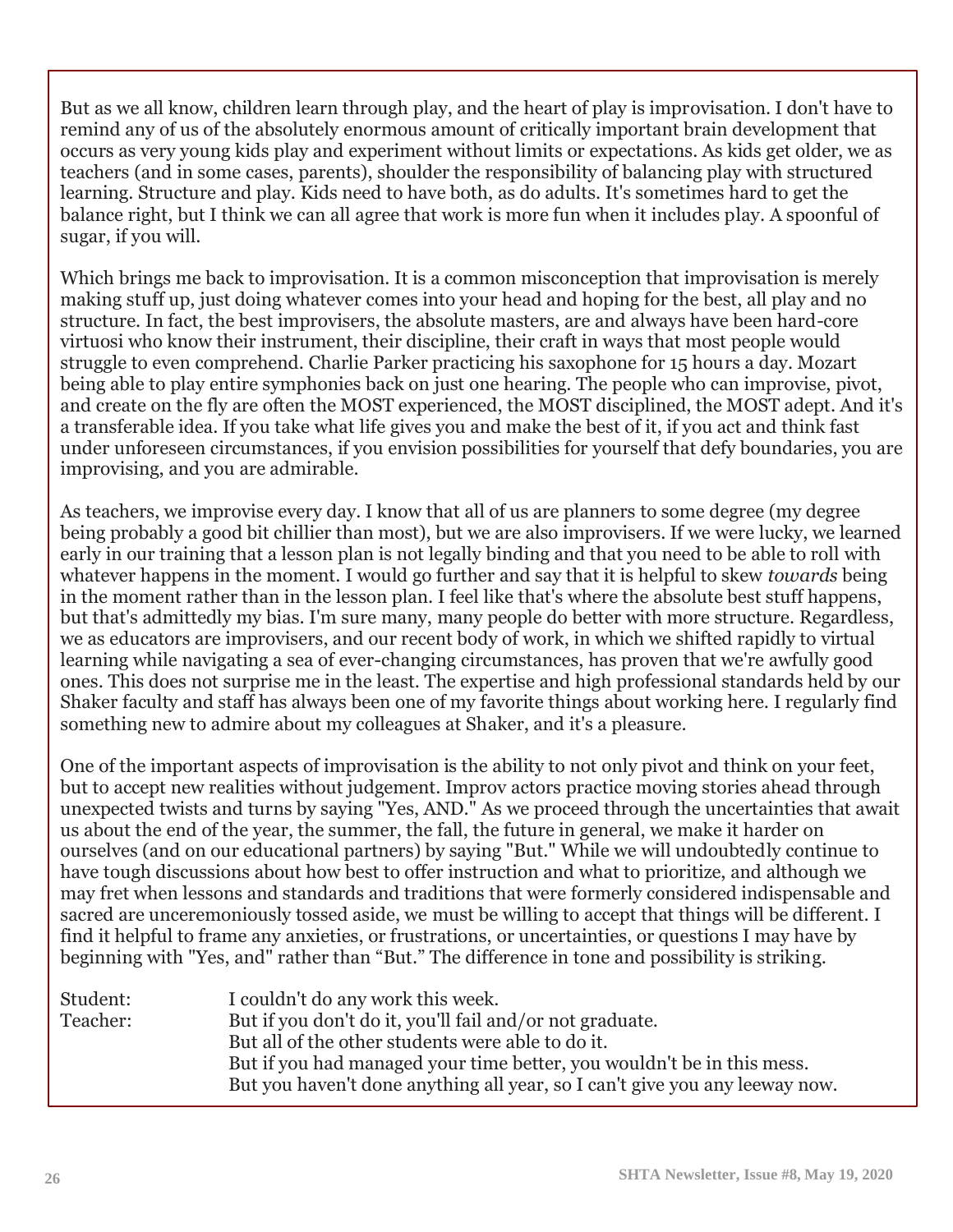|                                                                           | versus                                                                                                                                                                                                                                                                                                                                                                                                                                                                                                                                                                                                                                                                                                                                                                                   |
|---------------------------------------------------------------------------|------------------------------------------------------------------------------------------------------------------------------------------------------------------------------------------------------------------------------------------------------------------------------------------------------------------------------------------------------------------------------------------------------------------------------------------------------------------------------------------------------------------------------------------------------------------------------------------------------------------------------------------------------------------------------------------------------------------------------------------------------------------------------------------|
| Student:<br>Teacher:                                                      | I couldn't do any work this week.<br>Yes, and we will work together to make up what you missed.<br>Yes, and we can find a solution going forward.<br>Yes, and I can exclude/reduce/modify the previous expectations in a way that will<br>allow you to still show your learning.<br>Yes, and you really need to learn this content. Let's see what we can do to get you<br>on track.                                                                                                                                                                                                                                                                                                                                                                                                     |
| School District:<br>Teacher:                                              | Due to the ongoing and changing nature of this pandemic, we may not know until<br>August what the plan is for teaching and learning this Fall.<br>But that's bull****. I can't possibly do my job without advance notice.<br>But it's not possible to prepare without ample time given for planning.<br>But I've planned my whole semester already. All of my work will go to waste.                                                                                                                                                                                                                                                                                                                                                                                                     |
|                                                                           | versus                                                                                                                                                                                                                                                                                                                                                                                                                                                                                                                                                                                                                                                                                                                                                                                   |
| School District:<br>Teacher:                                              | Due to the ongoing and changing nature of this pandemic, we may not know until<br>August what the plan is for teaching and learning this Fall.<br>Yes, and we will support students in their learning no matter what. Yes, and<br>luckily I had a couple of months in the Spring to try out lots of new and innovative<br>digital tools for teaching and learning.<br>Yes, and I am so excited, as always, for the surprises, challenges, joys, and<br>triumphs of a new school year.<br>Yes, and WE GOT THIS.                                                                                                                                                                                                                                                                           |
|                                                                           | None of us (teachers, administrators, politicians) know what will happen with school in the Fall. As<br>usual, we will improvise, and we will continue to delight our community and ourselves with our<br>ingenuity and flexibility. YES, it would be great to know exactly what is going to happen, AND we must<br>expect the unexpected and give serious thought to what our desert-island standards really are. If it<br>turns out that we are only able to teach a handful of things/concepts/skills/big ideas in the first<br>semester, what should they be? What cool and innovative strategies and tools might we use to deliver<br>this content? How will we reach the kids who are the hardest to reach? And really, how is any of this<br>different from what we do every day? |
| inconveniences                                                            | YES, it is frustrating as professionals to endure so many uncertainties and changes and delays and                                                                                                                                                                                                                                                                                                                                                                                                                                                                                                                                                                                                                                                                                       |
|                                                                           | AND I am confident that no group is more capable of improvising over these rapid and unpredictable<br>changes, brilliantly and with breathtaking virtuosity, than our Shaker team.                                                                                                                                                                                                                                                                                                                                                                                                                                                                                                                                                                                                       |
| Stay safe, everyone. Miss you all!                                        |                                                                                                                                                                                                                                                                                                                                                                                                                                                                                                                                                                                                                                                                                                                                                                                          |
| Donna Jelen<br><b>Music Department Chair</b><br><b>Orchestra Director</b> |                                                                                                                                                                                                                                                                                                                                                                                                                                                                                                                                                                                                                                                                                                                                                                                          |

*Shaker Heights High School*